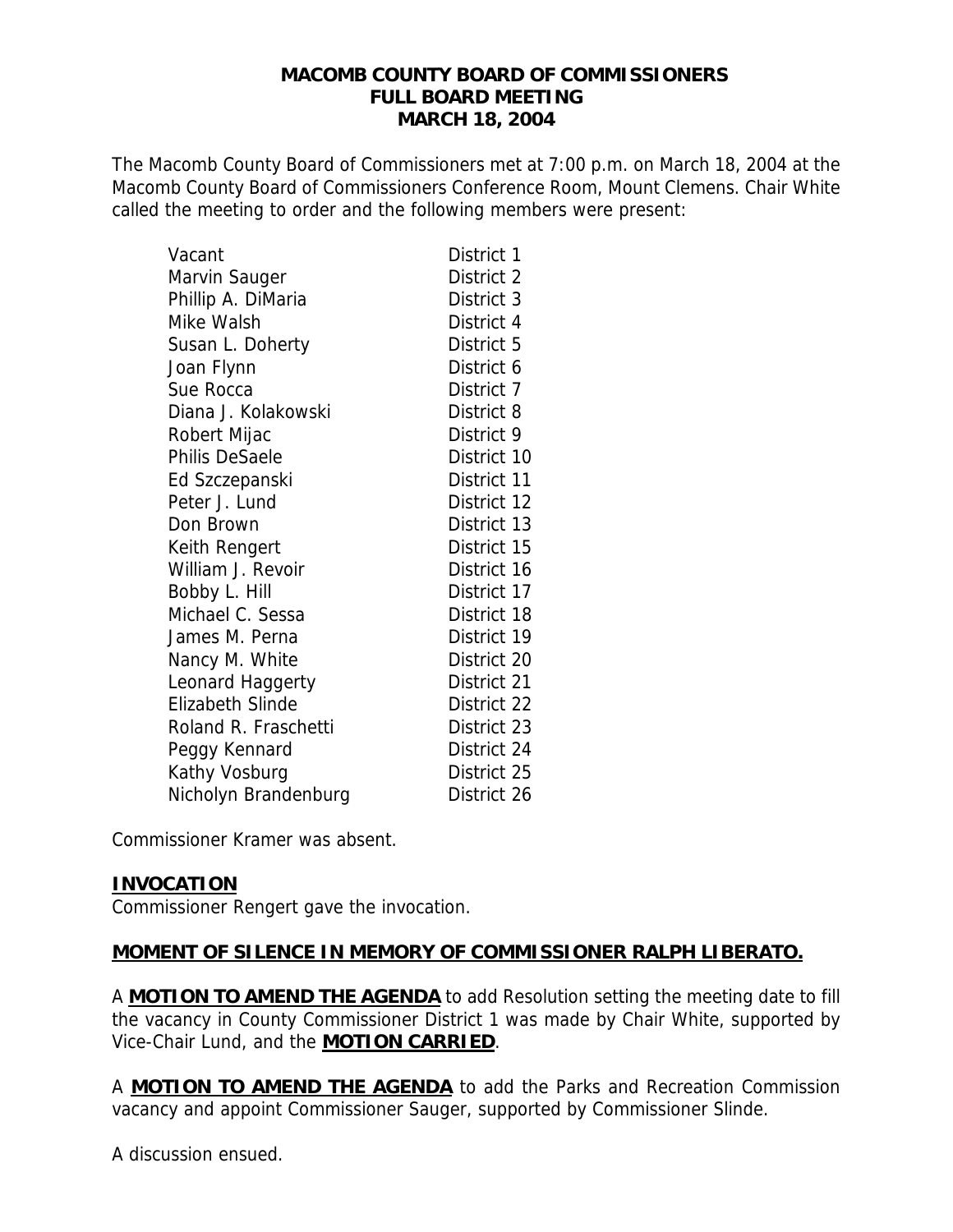# **ROLL CALL VOTE ON THE AMENDMENT TO ADD THE APPOINTMENT ON PARKS AND RECREATION COMMISSION**

|                    | YES           | ΝO |
|--------------------|---------------|----|
| <b>BRANDENBURG</b> |               | X  |
| <b>BROWN</b>       | Χ             |    |
| <b>DESAELE</b>     |               | χ  |
| DI MARIA           | Χ             |    |
| <b>DOHERTY</b>     | Χ             |    |
| <b>FLYNN</b>       | X             |    |
| <b>FRASCHETTI</b>  |               | Χ  |
| HAGGERTY           | Χ             |    |
| HILL               | Χ             |    |
| <b>KENNARD</b>     | X             |    |
| <b>KOLAKOWSKI</b>  |               | х  |
| <b>KRAMER</b>      | <i>ABSENT</i> |    |
| LUND               |               | х  |
| MIJAC              | Χ             |    |
| PERNA              | X             |    |
| <b>RENGERT</b>     |               | Χ  |
| <b>REVOIR</b>      |               | X  |
| <b>ROCCA</b>       | Χ             |    |
| <b>SAUGER</b>      | X             |    |
| <b>SESSA</b>       |               | Χ  |
| <b>SLINDE</b>      | X             |    |
| <b>SZCZEPANSKI</b> |               | X  |
| <b>VOSBURG</b>     |               | Χ  |
| <b>WALSH</b>       |               | Χ  |
| <b>WHITE</b>       | Χ             |    |
| <b>TOTAL</b>       | 13            | 11 |

# **WAS NOT 2/3's, THE MOTION TO AMEND TO ADD THE APPOINTMENT TO THE PARKS AND RECREATION COMMISSION FAILS.**

# **THE AGENDA AS AMENDED CARRIED.**

#### **MINUTES**

A **MOTION** to approve the minutes dated February 12, 2004, was made by Commissioner Revoir, supported by Commissioner DiMaria, and the **MOTION CARRIED**.

#### **PRESENTATION**

Commissioner DeSaele presented a Resolution to Tom Cleaver, President, We Are Here Foundation, Inc.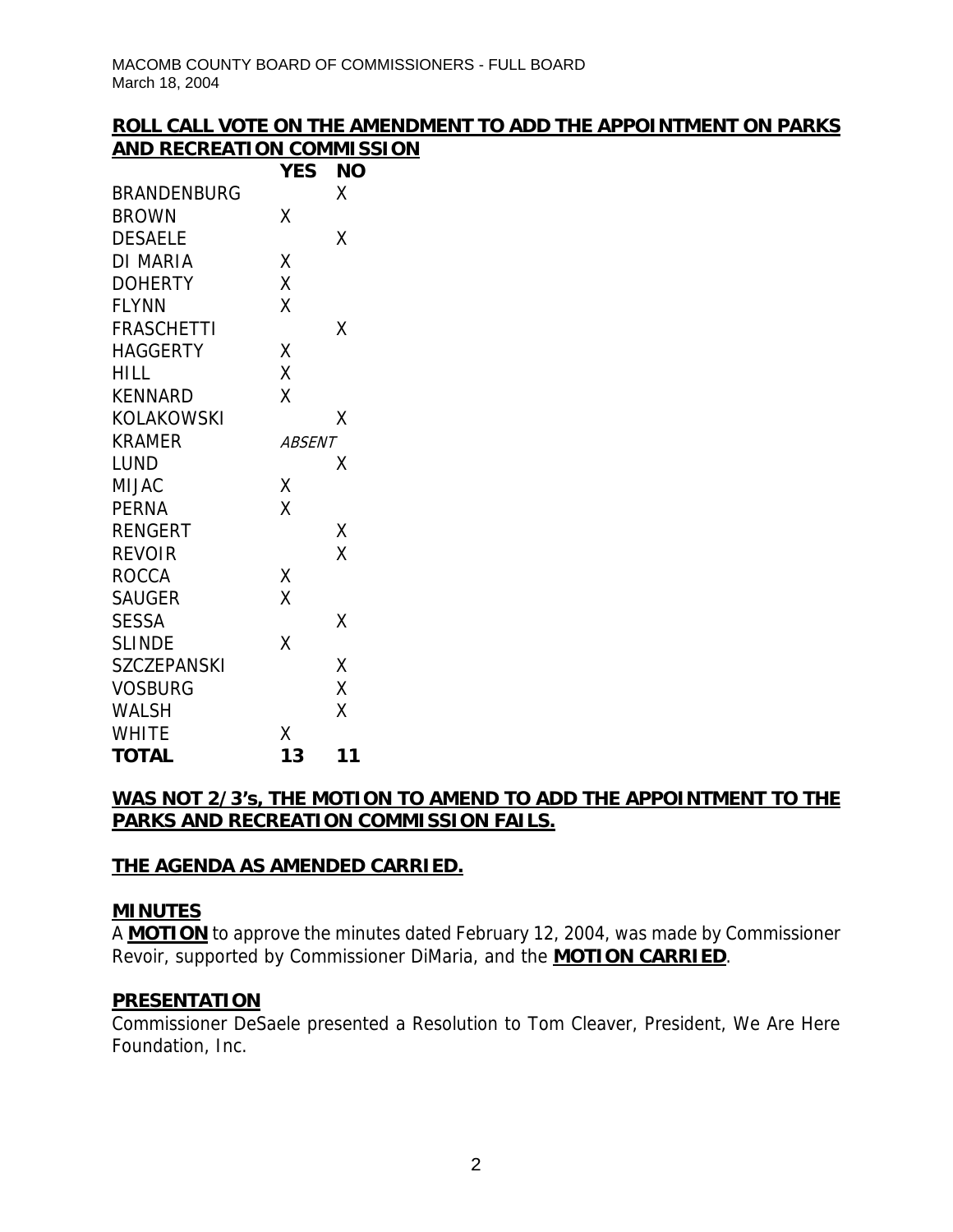MACOMB COUNTY BOARD OF COMMISSIONERS - FULL BOARD March 18, 2004

#### **PUBLIC PARTICIPATION**

#### **James Goldwater, 19346 Brandt, Roseville Janet Hayes, 25530 Buick, Roseville**

Spoke regarding the Roseville Public Schools and the past child molestation cases.

#### **Gregory Murray, 62 Rathbone, Mt. Clemens**

Express condolences to the family of Ralph Liberato on behalf of the Macomb County Ministerial Alliance. He expressed condolences to Mr. and Mrs. Halliburton and their children. The biracial family in Chesterfield Township who found a cross burning in their front yard. He also spoke regarding the new ombudsman position.

## **Ruthie Stevenson, 69 Beyne Street, Mt. Clemens, Citizen of Macomb County and President of the Macomb County NAACP**

Spoke regarding the cross burning in Chesterfield Township. Commended Commissioner Vosburg who came out to the press conference and spoke against this kind of action in Macomb County.

# **George McLarney, 46625 Garfield, Macomb Township**

Asking Macomb County to refund their money for the paving of Garfield by special assessment and compensation for healthy trees that were removed.

## **Lou Burdi, 4901 N. Grand Oaks Drive, Warren**

Request the support of the board for reappointment to the Community Metal Health Board.

#### **Peter Mannino, 29815 Oakgrove, St. Clair Shores, Senior Citizen Volunteer**

Encouraged the board to keep Commissioner Liberato's legacy going and continue the senior dances at Freedom Hill and Metropolitan Beach.

# **Kenneth DeCook 80575 Holmes Road, Armada Township**

Spoke regarding the Michigan Farm Bureau. Keep the farms going in Macomb County.

#### **Ed Straus, 28305 Gratiot, Roseville**

Spoke about the law enforcement in the city of Roseville.

# **Charles Pierce, Harrison Township Clerk**

Spoke about the special assessment in Harrison Township for fire and police. Thanked Prosecutor Carl Marlinga for his opinion regarding Public Act 33. Also spoke about need for major changes in revenue sharing. The reason to come out for a higher tax increase is the Headlee amendment rollback. We don't have enough new builds to offset spending limits.

#### **COMMITTEE REPORTS:**

# **COMMUNITY SERVICES COMMITTEE – March 8, 2004**

The Clerk read the recommendations from the Community Services Committee and a **MOTION** was made by Chairperson Kennard, supported by Vice-Chairperson Brandenburg, to adopt the committee recommendations.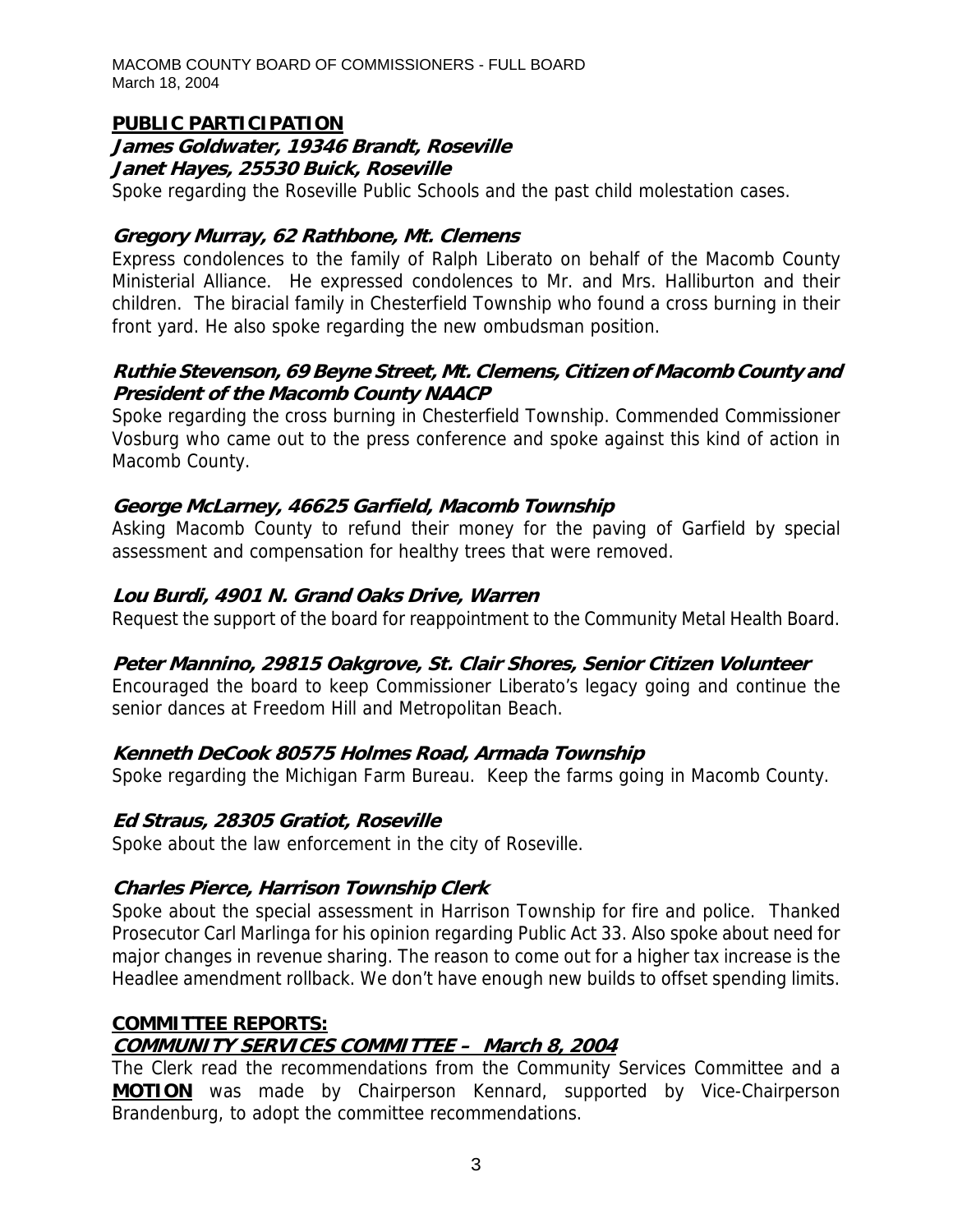- 1. AUTHORIZE MSU EXTENSION TO ACCEPT \$25,000 FROM THE LOCAL SCHOOLS, COMMUNITY ORGANIZATIONS AND MSU EXTENSION TO SUPPORT THE GREAT LAKES EDUCATION PROGRAM FOR 2004.
- 2. AUTHORIZE MSU EXTENSION/4C PROGRAM TO ACCEPT THE CONTRACT RENEWAL ON BEHALF OF THE BOARD OF COMMISSIONERS WITH THE STATE DEPARTMENT OF CONSUMER AND INDUSTRY SERVICES, CHILD DAY CARE LICENSING, IN THE AMOUNT OF \$12,240, TO SUPPORT CHILD CARE PROVIDER ORIENTATION AND LICENSING PROCESS FROM OCTOBER 1, 2003 THROUGH SEPTEMBER 30, 2004.
- 3. AUTHORIZE THE MACOMB COUNTY COMMUNITY SERVICES AGENCY TO SUBMIT A HEAD START SUPPLEMENTAL TRAINING/TECHNICAL ASSISTANCE GRANT APPLICATION FOR 2004.

# **THE MOTION CARRIED.**

## **SENIOR CITIZENS COMMITTEE – March 8, 2004**

The Clerk read the recommendations from the Senior Citizens Committee and a **MOTION** was made by Chairperson Flynn, supported by Vice-Chairperson Rocca, to adopt the committee recommendations.

- 1. APPROVE ACCEPTANCE OF FUNDS PROVIDED FOR MANAGEMENT OF THE STATE OF MICHIGAN ELDER PRESCRIPTION INSURANCE COVERAGE (EPIC) PROGRAM IN THE AMOUNT OF \$2,000.00. IF APPROVED, ADDITIONAL FUNDS WILL BE USED FOR ADVANCE TRAINING OPPORTUNITIES FOR PROGRAM STAFF. NO COUNTY MATCH DOLLARS ARE REQUIRED.
- 2. APPROVE DISTRIBUTION OF VIAL OF LIFE INFORMATION FROM WAL-MART PHARMACY. NO COUNTY DOLLARS ARE REQUIRED.

#### **THE MOTION CARRIED.**

#### **OPERATIONAL SERVICES COMMITTEE – March 9, 2004**

The Clerk read the recommendations from the Operational Services Committee and a **MOTION** was made by Chairperson Rengert, supported by Vice-Chairperson Sauger, to adopt the committee recommendations.

1. AUTHORIZE PAYMENT FOR THE WORK PERFORMED AS FOLLOWS:

| MARTHA T. BERRY<br>RENOVATION | <b>EDMUND LONDON &amp;</b><br>ASSOCIATES, INC. | \$3.871.95 |
|-------------------------------|------------------------------------------------|------------|
| MARTHA T. BERRY<br>RENOVATION | ELLISDON MICHIGAN                              | 145,108.16 |
| MACOMB COUNTY JAIL            | GILLIS ELECTRIC, INC.                          | 159,177.60 |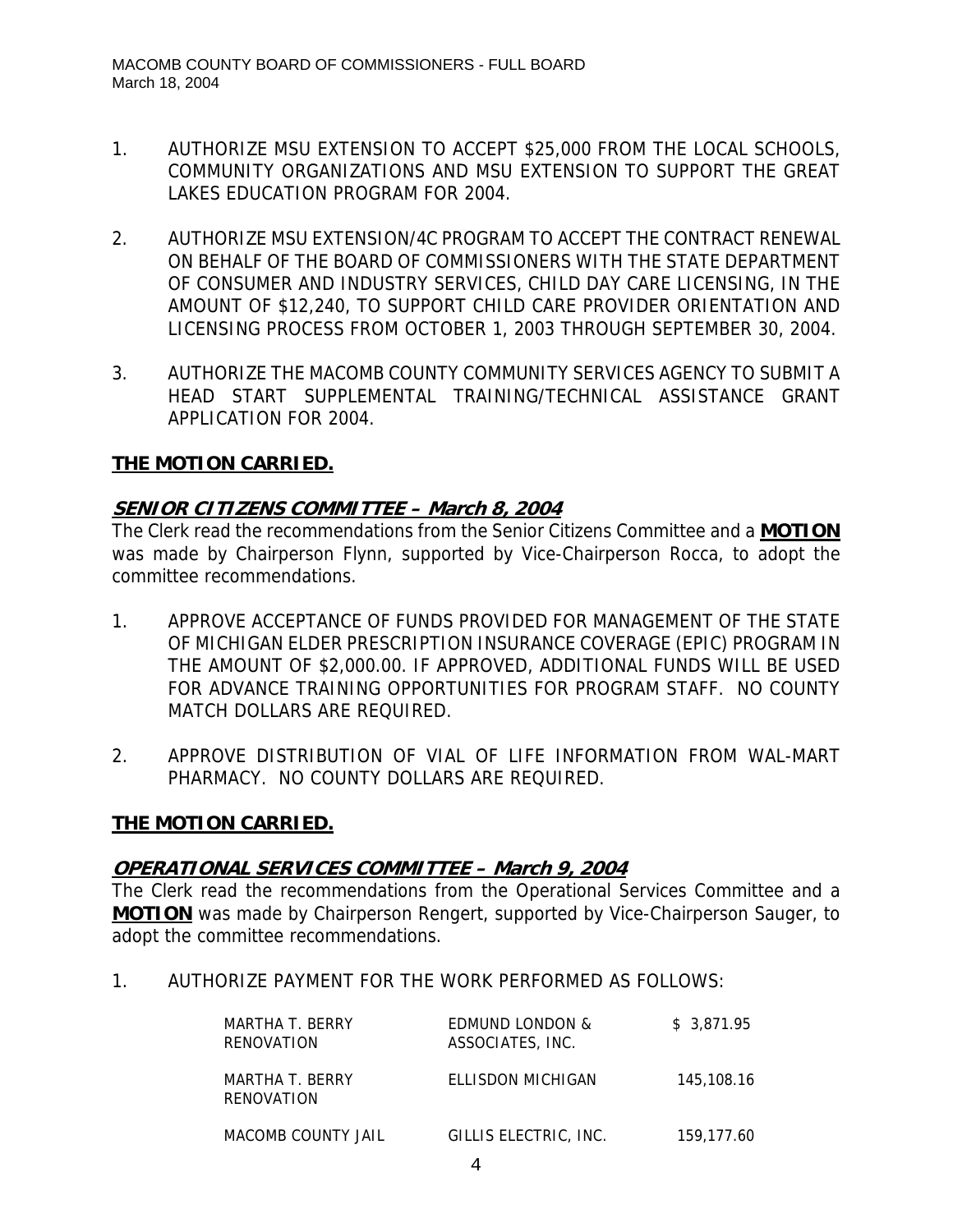JUVENILE JUSTICE PROJECT CONTROL 299,395.74 CENTER SYSTEMS, INC.

42-2 DISTRICT COURT YAMASAKI ASSOCIATES, INC. 14,407.50

FURTHER, FUNDS ARE AVAILABLE IN THE CAPITAL BUDGET.

- 2. APPROVE THE PURCHASE OF ONE IR-5020 DIGITAL COPY SYSTEM FOR THE PUBLIC WORKS DEPARTMENT, FROM OUR CONTRACTED VENDOR, IKON OFFICE SOLUTIONS, WITH STATE OF MICHIGAN PRICING OF \$10,445.00; FUNDS ARE AVAILABLE FROM THE CONVENIENCE COPIER FUND.
- 3. CONCUR WITH THE FLEET MANAGER AND APPROVE THE FOLLOWING PURCHASES:

ONE 2004 FORD F350 PICKUP TRUCK FOR SHERIFF'S DEPARTMENT TO THE LOWEST RESPONSIBLE BIDDER, SIGNATURE FORD, PERRY, MICHIGAN, IN THE AMOUNT OF \$19,155; FUNDS HAVE BEEN APPROVED AND ARE AVAILABLE FROM THE STATE'S HOMELAND SECURITY GRANT PROGRAM (SHSGP);

ONE 2004 WORKHORSE STEP VAN FOR SHERIFF'S DEPARTMENT TO THE LOWEST RESPONSIBLE BIDDER, RED HOLMAN GMC TRUCK, WESTLAND, MICHIGAN, IN THE AMOUNT OF \$36,841; FUNDS HAVE BEEN APPROVED AND ARE AVAILABLE FROM SHSGP AND

UPFITTING OF THE STEP VAN TO THE LOWEST RESPONSIBLE BIDDER, NBC TRUCK EQUIPMENT, ROSEVILLE, MICHIGAN, IN THE AMOUNT OF \$25,500; FUNDS; FUNDS HAVE BEEN APPROVED AND ARE AVAILABLE FROM SHSGP FOR \$4,782.76; FUNDS ARE AVAILABLE FROM THE 2004 VEHICLE ACCOUNT FOR THE BALANCE NOT TO EXCEED \$20,717.24.

#### **THE MOTION CARRIED.**

#### **PLANNING & ECONOMIC DEVELOPMENT COMMITTEE – March 9, 2004**

The Clerk read the recommendation from the Planning and Economic Development Committee and a **MOTION** was made by Chairperson Walsh, supported by Vice-Chairperson Brown, to adopt the committee recommendation.

1. AUTHORIZE THE MACOMB COUNTY DEPARTMENT OF PLANNING AND ECONOMIC DEVELOPMENT TO CONTINUE THE SMALL BUSINESS TECHNOLOGY AND DEVELOPMENT CENTER PROGRAM AND RENEW THE AGREEMENT WITH THE MICHIGAN SMALL BUSINESS DEVELOPMENT CENTER AT GRAND VALLEY STATE UNIVERSITY FOR THE PURPOSE OF CONTINUING TO PROVIDE BUSINESS ASSISTANCE SERVICES TO MACOMB COUNTY COMPANIES AND RESIDENTS.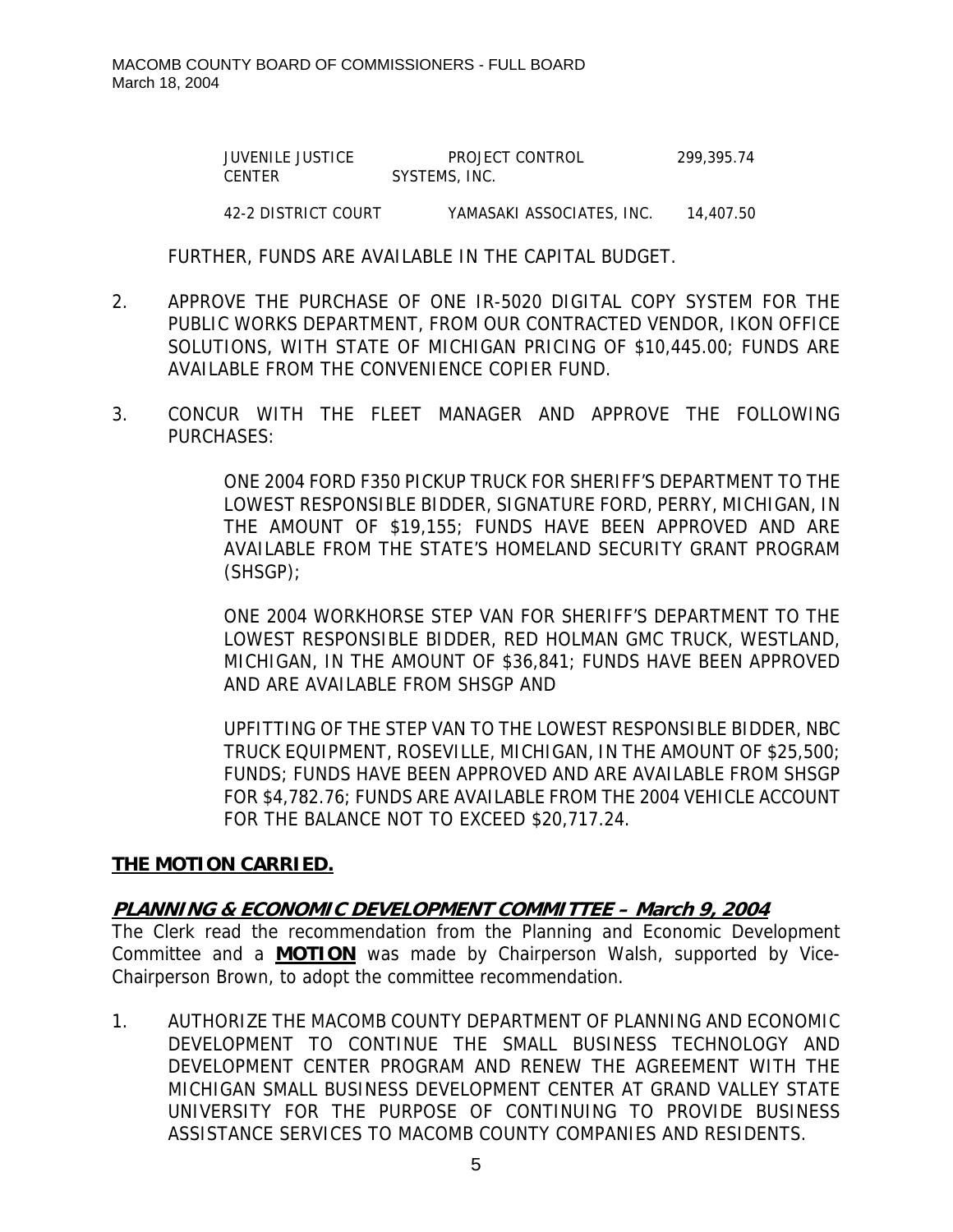# **THE MOTION CARRIED.**

## **JUSTICE & PUBLIC SAFETY COMMITTEE – March 10, 2004**

The Clerk read the recommendations from the Justice and Public Safety Committee and a **MOTION** was made by Chairperson DiMaria, supported by Vice-Chairperson Fraschetti, to adopt the committee recommendations.

Commissioner Brandenburg asked to separate Motion #4. There were **NO** objections.

A vote was taken on the following:

- 1. DECLARE MARCH 21-27, 2004 AS SEVERE WEATHER AWARENESS WEEK.
- 2. CONCUR WITH THE PURCHASING MANAGER AND APPROVE THE PURCHASE OF ONE (1) LASER SHOT SHOOTING SIMULATOR FOR THE SHERIFF DEPARTMENT, FROM THE LOWEST RESPONSIBLE VENDOR, LASER SHOT COMPANY IN THE AMOUNT OF \$16,645.00. FUNDS ARE AVAILABLE FROM THE 2004 FURNITURE AND EQUIPMENT BUDGET.
- 3. CONCUR WITH THE PURCHASING MANAGER AND APPROVE THE PURCHASE OF ONE (1) LASER MEASURING SYSTEM FOR THE SHERIFF DEPARTMENT, FROM THE LOWEST RESPONSIBLE VENDOR, BOYD INSTRUMENT & SUPPLY COMPANY IN THE AMOUNT OF \$8,949.56 AND DELL COMPUTER COMPANY IN THE AMOUNT OF \$1,716.00. FUNDS ARE AVAILABLE FROM THE 2004 FURNITURE AND EQUIPMENT BUDGET.

#### **THE MOTION CARRIED.**

#### **SEPARATED MOTION**

4. AUTHORIZE COUNTY STAFF TO ENTER INTO NEGOTIATIONS WITH MACOMB COMMUNITY COLLEGE REGARDING ITS REQUEST FOR APPROXIMATELY 10 ACRES OF LAND AT THE COUNTY COMPLEX FOR PHASE III OF THE MACOMB EMERGENCY SERVICES TRAINING CENTER.

A **MOTION TO POSTPONE** until April Full Board, was made by Commissioner Brandenburg, supported by Commissioner DeSaele.

A lengthy discussion ensued regarding this property.

#### **ROLL CALL VOTE ON POSTPONEMENT**

|                    | YES NO |   |
|--------------------|--------|---|
| <b>BRANDENBURG</b> | X      |   |
| <b>BROWN</b>       |        | X |
| <b>DESAELE</b>     | X      |   |
| DI MARIA           |        | x |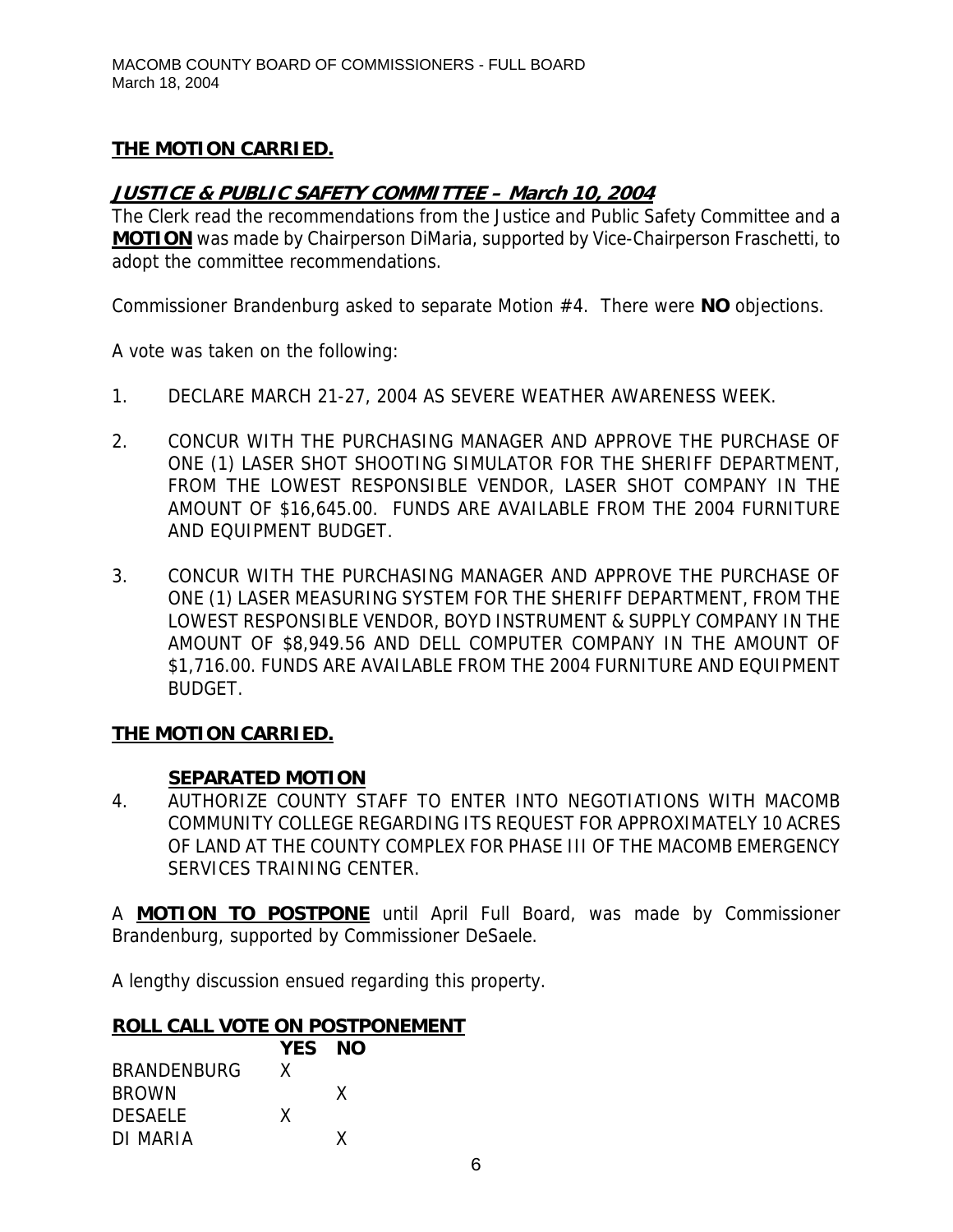|                    |               | MACOMB COUNTY BOARD OF COMMISSIONERS - FULL BOARD |  |
|--------------------|---------------|---------------------------------------------------|--|
| March 18, 2004     |               |                                                   |  |
| <b>DOHERTY</b>     | χ             |                                                   |  |
|                    |               |                                                   |  |
| <b>FLYNN</b>       | χ             |                                                   |  |
| <b>FRASCHETTI</b>  | χ             |                                                   |  |
| <b>HAGGERTY</b>    | X             |                                                   |  |
| <b>HILL</b>        | X             |                                                   |  |
| <b>KENNARD</b>     | X             |                                                   |  |
| KOLAKOWSKI         | X             |                                                   |  |
| <b>KRAMER</b>      | <b>ABSENT</b> |                                                   |  |
| <b>LUND</b>        | X             |                                                   |  |
| <b>MIJAC</b>       | χ             |                                                   |  |
| <b>PERNA</b>       | X             |                                                   |  |
| <b>RENGERT</b>     | X             |                                                   |  |
| <b>REVOIR</b>      | X             |                                                   |  |
| <b>ROCCA</b>       | X             |                                                   |  |
| <b>SAUGER</b>      | X             |                                                   |  |
| <b>SESSA</b>       | X             |                                                   |  |
| <b>SLINDE</b>      | χ             |                                                   |  |
| <b>SZCZEPANSKI</b> | X             |                                                   |  |
| <b>VOSBURG</b>     | X             |                                                   |  |
| <b>WALSH</b>       | Χ             |                                                   |  |

#### **THE MOTION TO POSTPONE FAILED.**

WHITE X **TOTAL 5 19** 

A **MOTION TO AMEND** was made by Commissioner Lund, supported by Commissioner Slinde, to change the motion to read as follows:

> AUTHORIZE COUNTY STAFF **TO HEAR MACOMB COMMUNITY COLLEGE'S OFFER REGARDING** APPROXIMATELY 10 ACRES OF LAND AT THE COUNTY COMPLEX FOR PHASE III OF THE MACOMB EMERGENCY SERVICES TRAINING CENTER.

**THE MOTION TO AMEND CARRIED,** with Commissioner Brandenburg voting **NO**.

**THE MOTION AS AMENDED CARRIED**, with Commissioner Brandenburg voting **NO**.

**LEGISLATIVE & ADMINISTRATIVE SERVICES COMMITTEE – March 10, 2004** The Clerk read the recommendations from the Personnel Committee and a **MOTION** was made by Chairperson Szczepanski, supported by Vice-Chairperson Hill, to adopt the committee recommendations.

1. MAKE MACOMB COUNTY THE FIRST IN MICHIGAN TO START A LIMITED PILOT PROGRAM TO PROVIDE FREE SMART BUS TRANSPORTATION FOR CIRCUIT COURT JURORS REQUESTING IT, AT **NO COST** TO THE COUNTY. THE PROGRAM WOULD PROVIDE FREE BUS TRANSPORTATION TO AND FROM THE COURTHOUSE FOR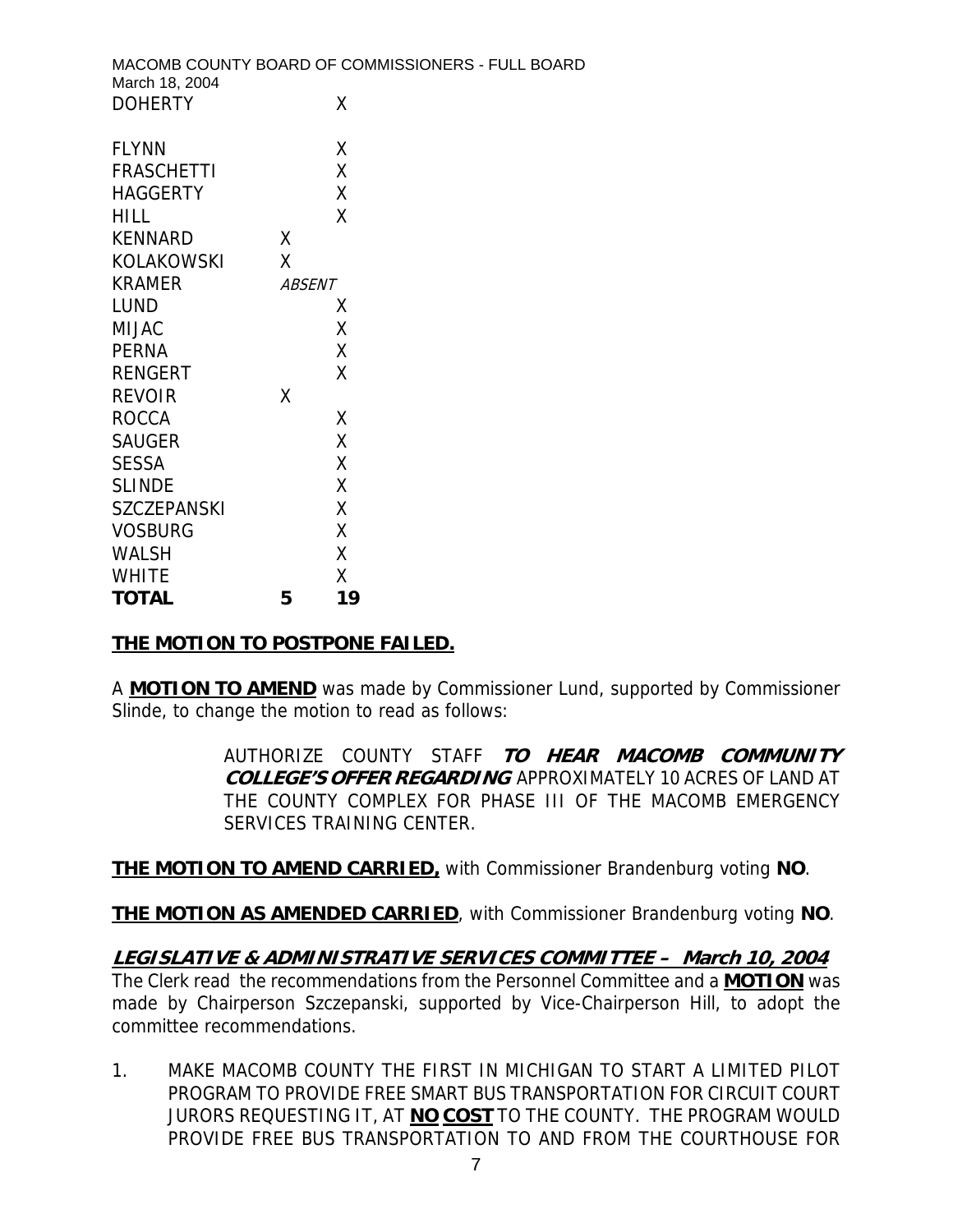MACOMB COUNTY BOARD OF COMMISSIONERS - FULL BOARD March 18, 2004

JURORS WANTING IT. DUE TO THE WAY THE SMART BUSES ARE ROUTED, SOME

RESIDENTS MIGHT ACTUALLY BE PICKED UP AT THEIR HOMES. THIS PROGRAM WILL BE STARTED BY 500 TICKETS DONATED BY SMART. THE PROGRAM WOULD END BEFORE DECEMBER 31, 2004 AND THE COUNTY CLERK WOULD REPORT ON THE RESULTS OF THE PROGRAM TO THE BOARD OF COMMISSIONERS.

- 2. ADOPT THE PROPOSED CRITERIA FOR THE "ENVIRONMENTAL PROBLEMS: LAKE/RIVER FUND".
- 3. APPROVE THE FOLLOWING MISCELLANEOUS DEPARTMENT REQUESTS:

ONE STANDARD PERSONAL COMPUTER, ONE MS OFFICE STANDARD BUSINESS SOFTWARE LICENSE AND ONE GROUPWISE LICENSE FOR EMERGENCY MANAGEMENT SERVICES AT A COST NOT TO EXCEED \$1,452.55; FUNDING IS AVAILABLE THROUGH THE CAPITAL IMPROVEMENT FUND – MIS EQUIPMENT ACCOUNT;

SIX STANDARD DESKTOP PERSONAL COMPUTERS, SIX 21" MONITORS, SIX MS OFFICE PROFESSIONAL BUSINESS SOFTWARE LICENSES AND TWO GROUPWISE SOFTWARD LICENSES FOR FRIEND OF THE COURT AT A COST NOT TO EXCEED \$12,791.26. 67% REIMBURSABLE FROM CRP; FUNDING IS AVAILABLE IN THE CAPITAL IMPROVEMENT FUND – MIS EQUIPMENT ACCOUNT;

ONE STANDARD DESKTOP PERSONAL COMPUTER FOR THE HEALTH DEPARTMENT AT A COST NOT TO EXCEED \$911.58; FUNDING IS AVAILABLE IN THE PUBLIC HEALTH – COMPUTER PROJECTS ACCOUNT;

FOUR STANDARD PERSONAL COMPUTERS, FOUR MS OFFICE STANDARD BUSINESS SOFTWARE LICENSES AND FOUR GROUPWISE LICENSES FOR THE HUMAN RESOURCES DEPARTMENT AT A COST NOT TO EXCEED \$5,810.20. FUNDING IS AVAILABLE THROUGH THE CAPITAL IMPROVEMENT FUND – MIS EQUIPMENT ACCOUNT;

ONE STANDARD DESKTOP PERSONAL COMPUTER, ONE MS OFFICE PROFESSIONAL BUSINESS SOFTWARE LICENSE AND ONE GROUPWISE SOFTWARE LICENSE FOR JUVENILE COURT AT A COST NOT TO EXCEED \$1,452.55; FUNDING IS AVAILABLE IN THE CAPITAL IMPROVEMENT FUND – MIS EQUIPMENT ACCOUNT;

THREE NEXTEL CELL/RADIO PHONES FOR MACOMB COUNTY DEPARTMENT OF PLANNING AND ECONOMIC DEVELOPMENT AT A ONE TIME COST OF \$149.97, AND MONTHLY ACCESS CHARGE OF \$44.88. FUNDING IS AVAILABLE THROUGH THE COMMUNITY DEVELOPMENT BLOCK GRANT PROGRAM.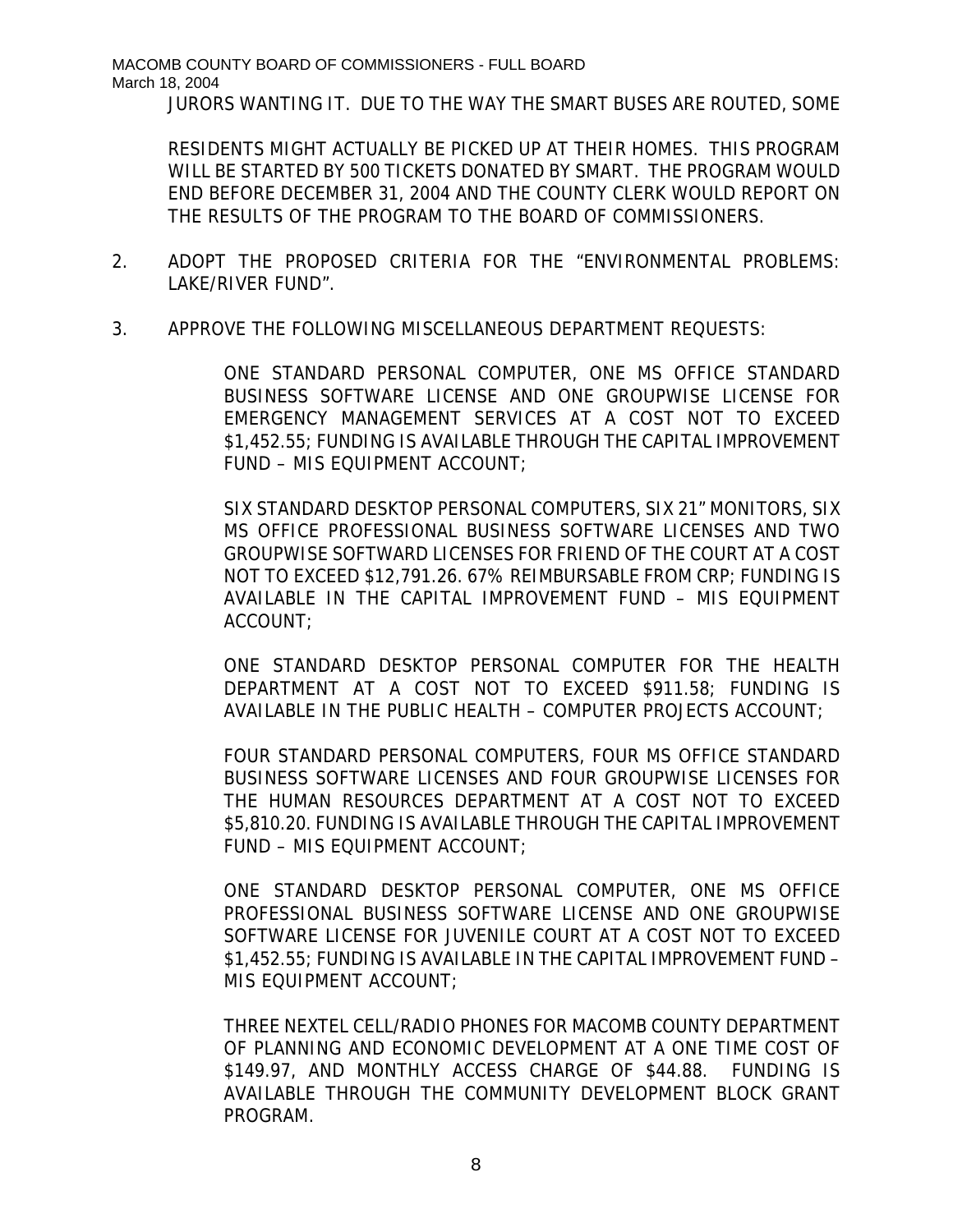TWO STANDARD DESKTOP PERSONAL COMPUTERS, ONE GX270T DESKTOP PERSONAL COMPUTER, THREE MS OFFICE PROFESSIONAL BUSINESS SOFTWARE LIENSES, THREE GROUPWISE SOFTWARE LICENSES, ONE STANDARD NETWORKED LASER PRINTER AND ONE NETWORK DROP FOR PUBLIC WORKS AT A COST NOT TO EXCEED \$6,578.72; FUNDING IS AVAILABLE IN THE CAPITAL IMPROVEMENT FUND – MIS EQUIPMENT ACCOUNT;

TWO MOTOROLA V60 CELL PHONES FOR MACOMB COUNTY SHERIFF DEPARTMENT AT A ONETIME COST OF \$178.00, AND MONTHLY ACCESS CHARGE OF \$16.00. FUNDING IS AVAILABLE IN THE SHERIFF DEPARTMENT GENERAL FUND TELEPHONE BUDGET; AND

FOUR NEXTEL i730 PHONES, FOUR USB DATA CABLE FOR MACOMB COUNTY SHERIFF DEPARTMENT MACE UNIT AT A ONE TIME COST OF \$554.96, AND MONTHLY ACCESS CHARGE OF \$143.96. FUNDING IS AVAILABLE IN THE SHERIFF DEPARTMENT GENERAL FUND TELEPHONE BUDGET.

## **THE MOTION CARRIED.**

## **HEALTH SERVICES COMMITTEE – March 11, 2004**

The Clerk read the recommendations from the Health Services Committee and a **MOTION** was made by Chairperson DeSaele, supported by Vice-Chairperson Haggerty, to adopt the committee recommendations.

- 1. APPROVE THE AGREEMENT WITH MCG FOUNDATION FOR THE PRESCRIPTION RESOURCE NETWORK, IN THE AMOUNT OF \$50,000; ALSO, TO LOOK INTO FURTHER HELPING THEM IN THE FUTURE.
- 2. CONCUR WITH A RECOMMENDATION FROM THE HEALTH DEPARTMENT AND THE PURCHASING DEPARTMENT AND AWARD THE FOLLOWING CONTRACTS IN PARTIAL FULFILLMENT OF THE COUNTY'S GRANT FROM THE MICHIGAN DEPARTMENT OF ENVIRONMENTAL QUALITY FOR A LAKE ST. CLAIR, CLINTON RIVER AND ST. CLAIR RIVER WATER QUALITY MONITORING PROJECT;

FOR AN AMOUNT NOT TO EXCEED \$67,545.00 TO RTI LABORATORIES, INC., FOR LAKE ST. CLAIR WATER AND SEDIMENT ANALYSES SERVICES;

FOR AN AMOUNT NOT TO EXCEED \$102,000.00 TO TETRA TECH EM INC., FOR DATA COORDINATION AND QUALITY CONTROL SERVICES;

FOR AN AMOUNT NOT TO EXCEED \$239,000.00 TO ENVIRONMENTAL CONSULTING & TECHNOLOGY, INC. FOR DATA MANAGEMENT AND DISSEMINATION SERVICES;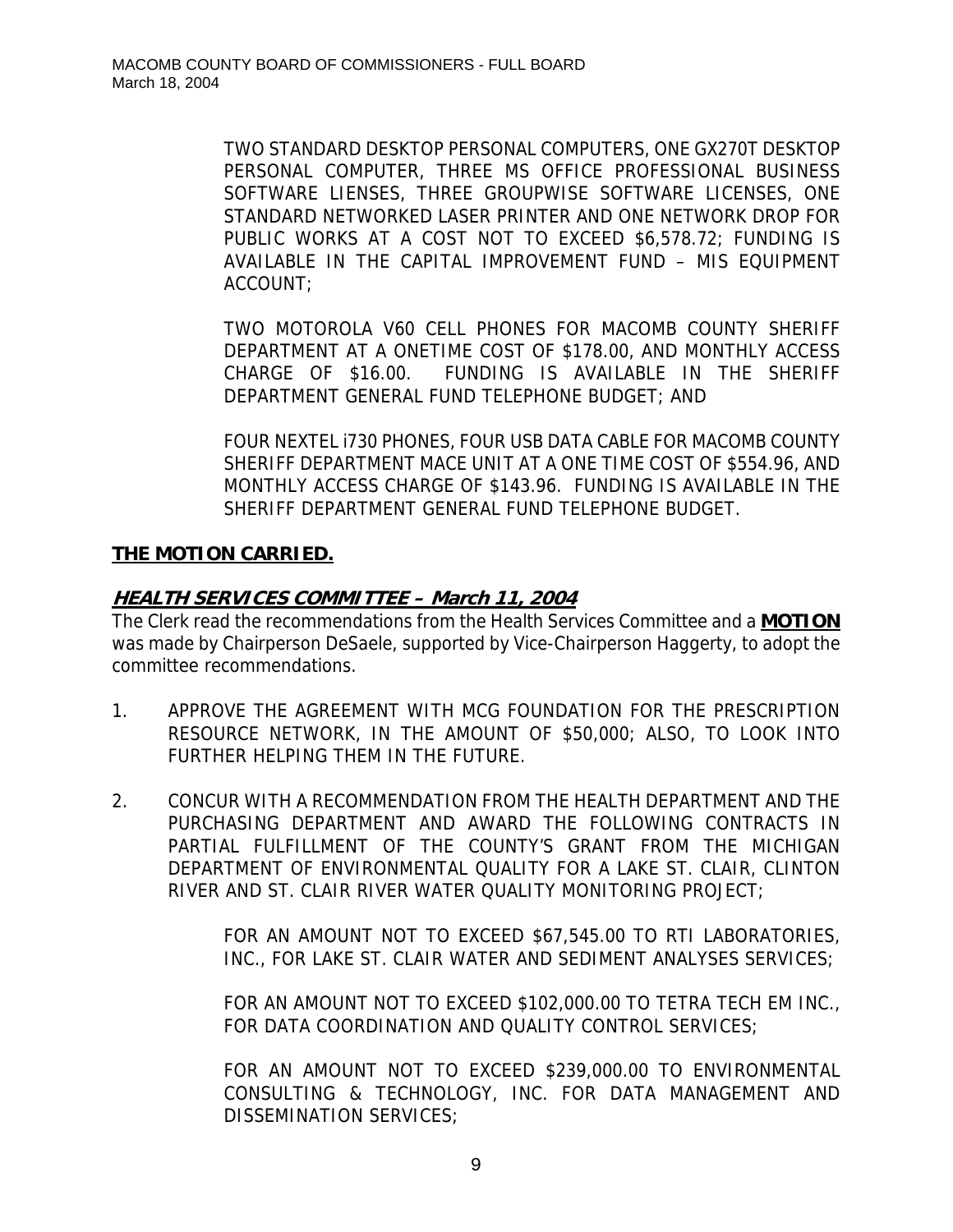FOR AN AMOUNT NOT TO EXCEED \$1,078,980.00 TO ENVIRONMENTAL CONSULTING & TECHNOLOGY, INC., FOR WATER SAMPLING AND ANALYSIS SERVICES; AND

FOR AN AMOUNT NOT TO EXCEED \$744,900.00 TO THE UNITED STATES GEOLOGICAL SURVEY FOR WATER RESOURCES INVESTIGATIONS.

## **THE MOTION CARRIED.**

## **PERSONNEL COMMITTEE – March 15, 2004**

The Clerk read he recommendations from the Personnel Committee and a **MOTION** was made by Chairperson Mijac, supported by Vice-Chairperson Doherty, to adopt the committee recommendations.

Commissioner Doherty asked to separate Motion #5. There were **NO** objections.

Commissioners' Sessa, Szczepanski, Hill and Revoir concur in the request to separate Motion #5.

Commissioner Lund asked his **NO** vote be recorded from committee on Motion #6. There were **NO** objections.

A vote was taken on the following:

- 1. RECONFIRM THE FOLLOWING VACANCIES:
	-
	-
	-
	- 4. (2) COMPUTER MAINTENANCE CLERKS COUNTY CLERK/REGISTER OF DEEDS
	- 5. (1) SUPPORT INVESTIGATOR FRIEND OF THE COURT
	- 6. (1) KENNEL ATTENDANT HEALTH
	- 7. (1) SENIOR SECRETARY HUMAN RESOURCES
	-
	- 9. (1) VEHICLE MAINTENANCE OPERATOR MCCSA
	- 10. (1) EDUCATOR II MSU EXTENSION
	-
	- 12. (1) CASE MANAGER MI WORKS

1. (1) REGISTERED NURSE COMMUNITY MENTAL HEALTH 2. (3) THERAPIST II'S COMMUNITY MENTAL HEALTH 3. (1) ACCOUNT CLERK III COUNTY CLERK/REGISTER OF DEEDS 8. (1) SYSTEMS SPECIALIST MANAGEMENT INFORMATION SERVICES 11. (1) ASSISTANT II PROSECUTING ATTORNEY

- 2. APPROVE THE DELETION OF ONE VACANT FULL-TIME HEALTH SERVICES COORDINATOR POSITION AND CREATON OF THREE PART-TIME HEALTH SERVICES ASSISTANT POSITIONS IN THE HEAD START PROGRAM IN THE MACOMB COUNTY COMMUNITY SERVICES AGENCY.
- 3. APPROVE THE RECLASSIFICATION OF ONE ASSISTANT PROBATION OFFICER POSITION TO ONE ADMINISTRATIVE ASSISTANT POSITION AT 42<sup>ND</sup> DISTRICT COURT – DIVISION II.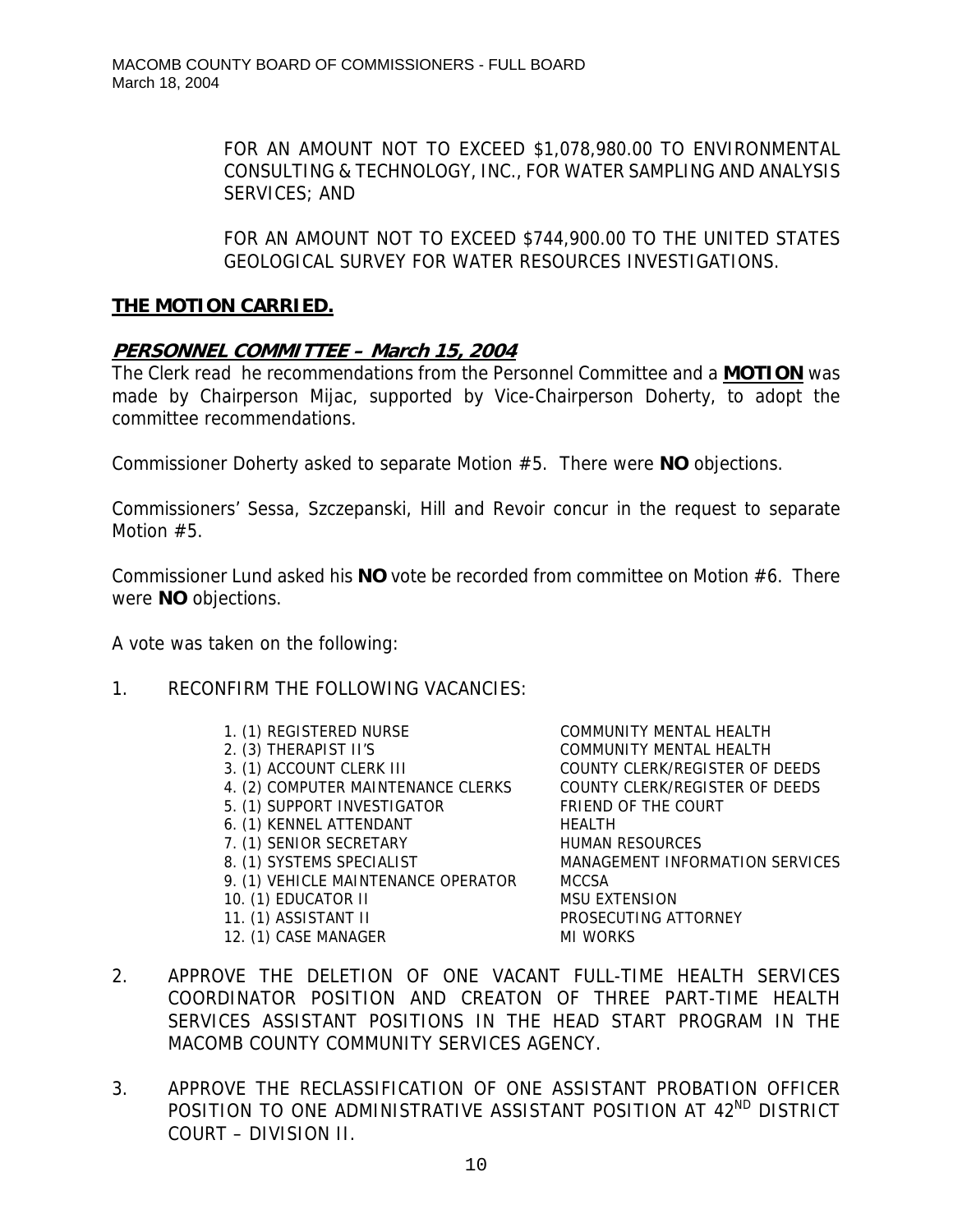- 4. APPROVE THE TRANSFER OF THREE TYPIST CLERK I/II POSITIONS FROM THE MACOMB/ST. CLAIR EMPLOYMENT AND TRAIING AGENCY TO THE MACOMB/ST. CLAIR WORKFORCE DEVELOPMENT BOARD.
- 6. APPROVE THE RATIFICATION OF A FIVE YEAR LABOR AGREEMENT WITH SENIOR CITIZEN SERVICES LEGAL UNIT FROM JANUARY 1, 2000 TO DECEMBER 31, 2004.

# **THE MOTION CARRIED.**

## **SEPARATED MOTION**

5. APPROVE THE OFFICE OF OMBUDSPERSON, AS AMENDED.

Commissioner Doherty expressed her reasons for opposing the filling of this position at this time. One, the revised hiring procedures are not in place yet. Two, this position hasn't been fully explored and may not be needed; and three, she is also concerned about the funding for this position.

Commissioner Hill put forth questions to Human Resource Director, Ted Cwiek.

Discussion continued regarding number of years for this appointment.

A **MOTION TO AMEND** The County of Macomb Ombudsperson Function & Powers-**Term**  of Office was made by Commissioner Lund, supported by Commissioner DeSaele as follows:

# **Term of Office**

The first term will expire July 1, 2007 and subsequently this position would be a four-year term expiring July  $1<sup>st</sup>$ .

# **ROLL CALL VOTE ON AMENDMENT**

|                    | <b>YES</b>    | <b>NO</b> |
|--------------------|---------------|-----------|
| <b>BRANDENBURG</b> |               | Χ         |
| <b>BROWN</b>       | Χ             |           |
| <b>DESAELE</b>     | X             |           |
| DI MARIA           |               | Χ         |
| <b>DOHERTY</b>     | X             |           |
| <b>FLYNN</b>       | X             |           |
| <b>FRASCHETTI</b>  |               | χ         |
| HAGGERTY           | X             |           |
| HILL               | χ             |           |
| <b>KENNARD</b>     | χ             |           |
| <b>KOLAKOWSKI</b>  | x             |           |
| <b>KRAMER</b>      | <i>ABSENT</i> |           |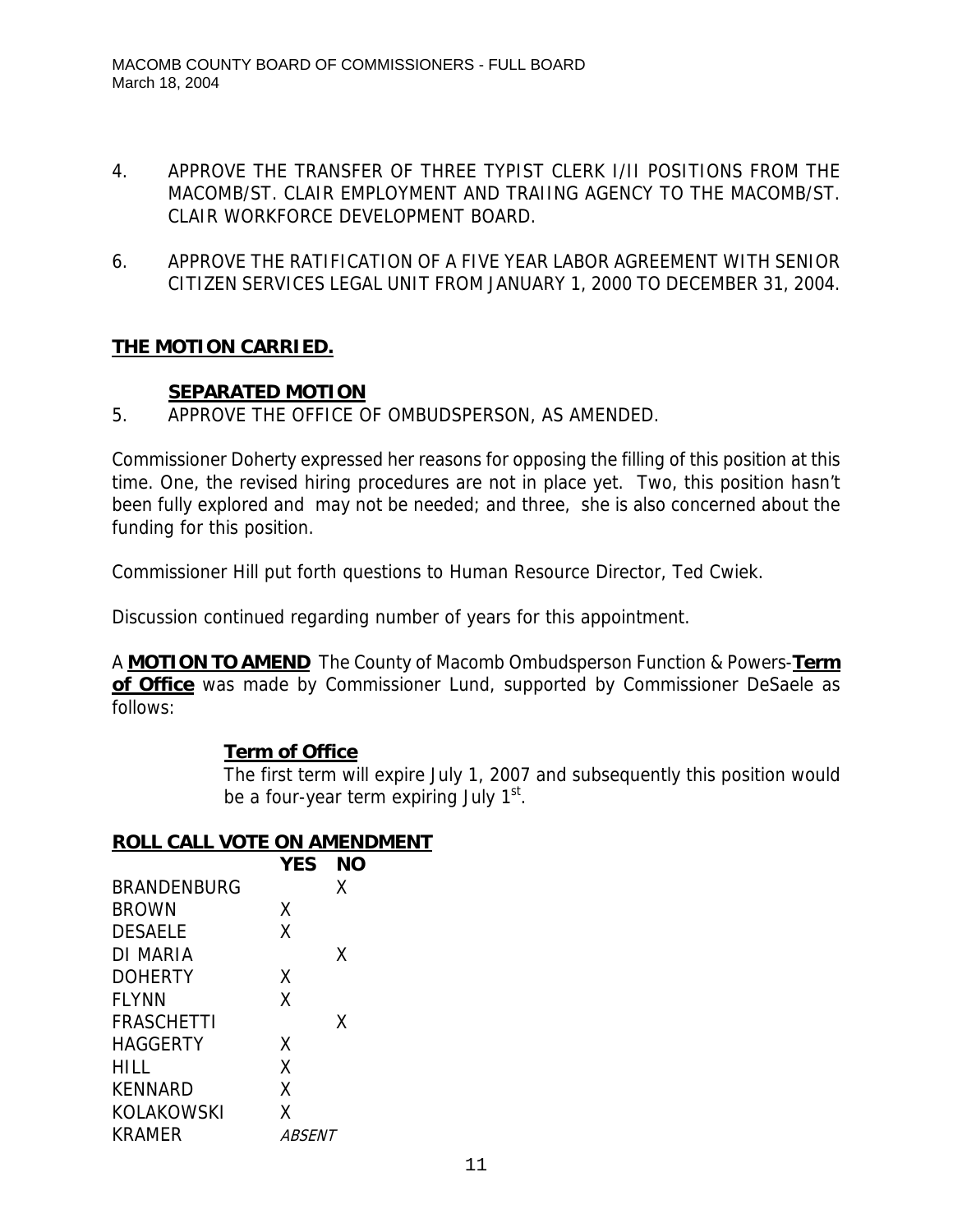|    | MACOMB COUNTY BOARD OF COMMISSIONERS - FULL BOARD |
|----|---------------------------------------------------|
| Χ  |                                                   |
| χ  |                                                   |
|    | X                                                 |
| χ  |                                                   |
|    | Χ                                                 |
| X  |                                                   |
| Χ  |                                                   |
|    | X                                                 |
| χ  |                                                   |
|    | χ                                                 |
| X  |                                                   |
|    | χ                                                 |
| χ  |                                                   |
| 16 | 8                                                 |
|    |                                                   |

#### **THE MOTION TO AMEND TERM OF OFFICE PORTION OF THE COUNTY OF MACOMB OMBUDSPERSON FUNCTION & POWERS PASSES.**

A **MOTION TO AMEND** The County of Macomb Ombudsperson Function & Powers-**Jurisdiction** was made by Commissioner Kolakowski, supported by Commissioner Slinde, as follows:

Line 3: **Remove** the word **restrict** and **Replace** with **prioritize**.

## **THE AMENDMENT TO THE JURISDICTION PORTION OF THE COUNTY OF MACOMB OMBUDSPERSON FUNCTION & POWERS CARRIED,** with Commissioners' Szczepanski, Brandenburg, Revoir, Doherty and Sessa voting **NO**.

The discussion continued on the original separated motion.

Commissioner Sessa (VERBATIM requested) I am opposed to this position because in the long run it is going to cost us a half of a million dollars. When you consider staff, office space, salaries, perks, benefits, automobiles and the list goes on and on. Secondly, we have never given the four employees at the cost of another half million dollars an opportunity to operate to see if we have corrected a problem. I am unwilling to spend a million dollars a year, forever, to create an office that appears to be unneeded simply because commissioners want to hide behind something instead of resolving issues and confronting them head on. More importantly, I want to point out to the commissioners in this document that you are about to approve, and I know I am in the minority, you will never see anything about resolving disputes. Well I ask you, if there is no resolution of disputes what do you want this individual for, to spend a half a million dollars? Thank you.

Commissioner Brandenburg (VERBATIM requested) I too will be voting no on this. It hasn't been thought through. This is creating another level of government and there is no accountability. I think it is unnecessary, it is a duplication of what we do and it's a delegation of our responsibilities, which we should not delegate. Thank you.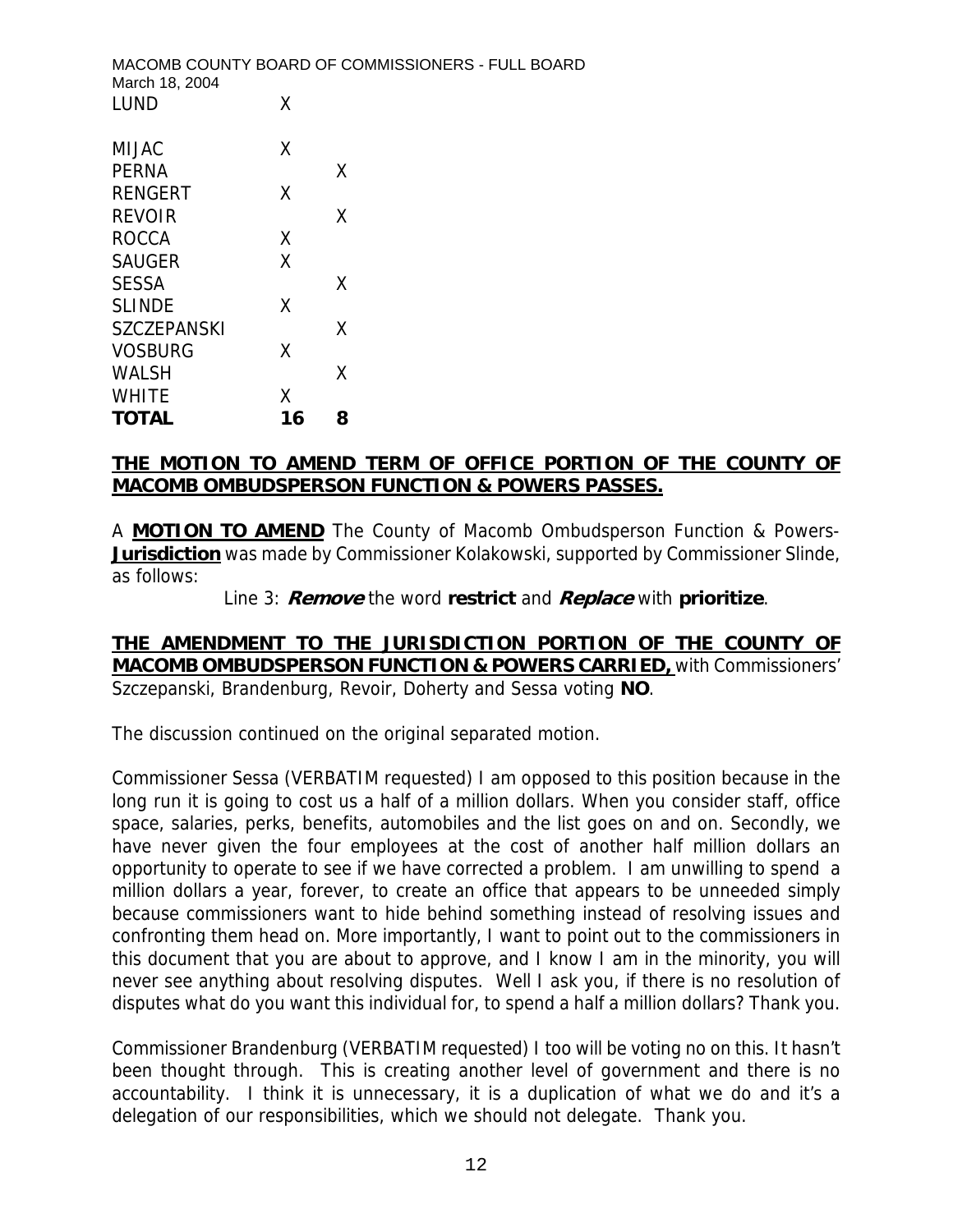A **MOTION TO POSTPONE** for six months was made by Commissioner Brandenburg, supported by Commissioner Doherty. A vote was taken and the **MOTION TO POSTPONE FAILED.**

## **ROLL CALL VOTE ON MAIN MOTION**

|                    | <b>YES</b>    | ΝO |
|--------------------|---------------|----|
| <b>BRANDENBURG</b> |               | χ  |
| <b>BROWN</b>       | Χ             |    |
| <b>DESAELE</b>     |               | χ  |
| <b>DI MARIA</b>    | Χ             |    |
| <b>DOHERTY</b>     |               | Χ  |
| <b>FLYNN</b>       | Χ             |    |
| <b>FRASCHETTI</b>  |               | χ  |
| <b>HAGGERTY</b>    | Χ             |    |
| <b>HILL</b>        | X             |    |
| <b>KENNARD</b>     | X             |    |
| KOLAKOWSKI         | X             |    |
| <b>KRAMER</b>      | <b>ABSENT</b> |    |
| LUND               | χ             |    |
| <b>MIJAC</b>       | X             |    |
| <b>PERNA</b>       | Χ             |    |
| <b>RENGERT</b>     |               | Χ  |
| <b>REVOIR</b>      |               | X  |
| <b>ROCCA</b>       |               | Χ  |
| <b>SAUGER</b>      | Χ             |    |
| SESSA              |               | χ  |
| <b>SLINDE</b>      | Χ             |    |
| <b>SZCZEPANSKI</b> |               | X  |
| <b>VOSBURG</b>     | Χ             |    |
| WALSH              | X             |    |
| <b>WHITE</b>       | X             |    |
| <b>TOTAL</b>       | 15            | 9  |

# **THE MOTION PASSED.**

# **BUDGET COMMITTEE – March 16, 2004**

The Clerk read the recommendations from the Budget Committee and a **MOTION** was made by Chairperson Kolakowski, supported by Vice-Chairperson Sessa, to adopt the committee recommendations.

Commissioner Doherty asked to separate Motion #5. There were **NO** objections.

Commissioner Brandenburg asked her No vote be recorded from committee on Motion #6. There were **NO** objections.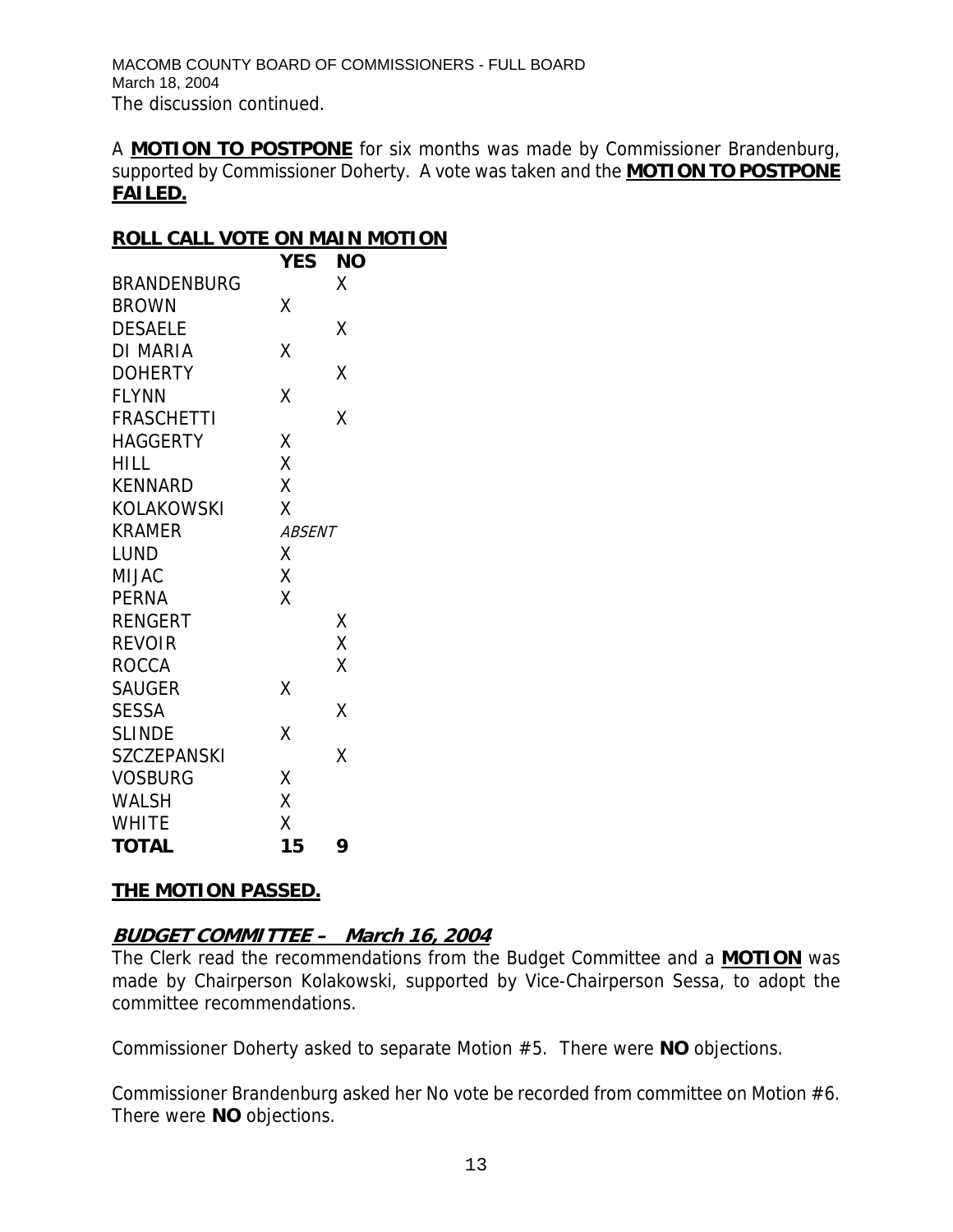A vote was taken on the following:

- 1. ADD EIGHT PAGES TO THE 2004 MACOMB COUNTY BOARD OF COMMISSIONERS ANNUAL REPORT (32 PAGES TOTAL) FOR AN INCREASE IN PRICE OF MAILING AND PRINTING OF \$10,812.18; NEW TOTAL COST, \$132,162.72. FURTHER, THAT A TOTAL OF \$5,000.00 WILL BE APPROPRIATED FROM THE EXISTING BUDGETS OF THE FIVE COUNTYWIDE ELECTED OFFICIALS (\$1,000.00 EACH) AND THE REMAINING \$5,812.18 WILL BE AVAILABLE IN THE CAPITAL PROJECTS FUND.
- 2. APPROVE A \$5,000.00 BUDGET REQUEST FOR THE MACOMB COUNTY HISTORICAL COMMISSION. FUNDING IS AVAILABLE IN THE CONTINGENCY ACCOUNT.
- 3. APPROVE THE DISTRIBUTION OF WIRELESS E-911 FUNDING PURSUANT TO MACOMB COUNTY'S AMENDED 911 PLAN, PER ATTACHED SCHEDULE, AS PREPARED BY THE MACOMB COUNTY FINANCE DEPARTMENT AND APPROVED BY THE WIRELESS E-911 OVERSIGHT COMMITTEE.
- 6. APPROVE THE FOLLOWING:

APPROVE AN APPROPRIATION OF \$17,537.00 TO THE HEALTH DEPARTMENT TO FUND 50 PERCENT OF A SEPTAGE DISPOSAL FACILITY FEASIBILITY STUDY, WITH FUNDING TO COME FROM THE CONTINGENCY FUND; AND

APPROVE CONTINUATION OF \$250,000.00 WEST NILE VIRUS COMMUNITY ASSISTANCE FUND FOR 2004 WITH POLICIES AND PROCEDURES FOR ITS UTILIZATION. FURTHER, TO CHANGE THE DISTRIBUTION FORMULA SO THAT THE FIRST \$300.00 FOR ANY QUALIFYING COMMUNITIES APPROPRIATION WOULD NOT REQUIRE A MATCH.

- 7. AMEND THE BUDGET TO EXTEND THE PART-TIME JAIL REIMBURSEMENT ANALYST POSITION THROUGH MAY 31, 2004. FUNDS FOR THIS REIMBURSEMENT ANALYST POSITION THROUGH MAY 31, 2004. FUNDS FOR THIS REQUEST TO BE MADE AVAILABLE FROM THE CONTINGENCY ACCOUNT.
- 8. RENAME INDEPENDENCE HALL AT FREEDOM HILL COUNTY PARK TO "RALPH A. LIBERATO INDEPENDENCE HALL."
- 9. CONCUR IN THE RECOMMENDATION OF COUNTY STAFF REGARDING THE PURCHASE OF REAL PROPERTY IN CLINTON TOWNSHIP AND AUTHORIZE THE EXECUTION OF A PURCHASE AGREEMENT, THE EXPENDITURE OF FUNDS TO COMPLETE A SURVEY OF THE PROPERTY, AN ENVIRONMENTAL REVIEW AND OTHER NECESSARY DUE DILIGENCE.

# **THE MOTION CARRIED.**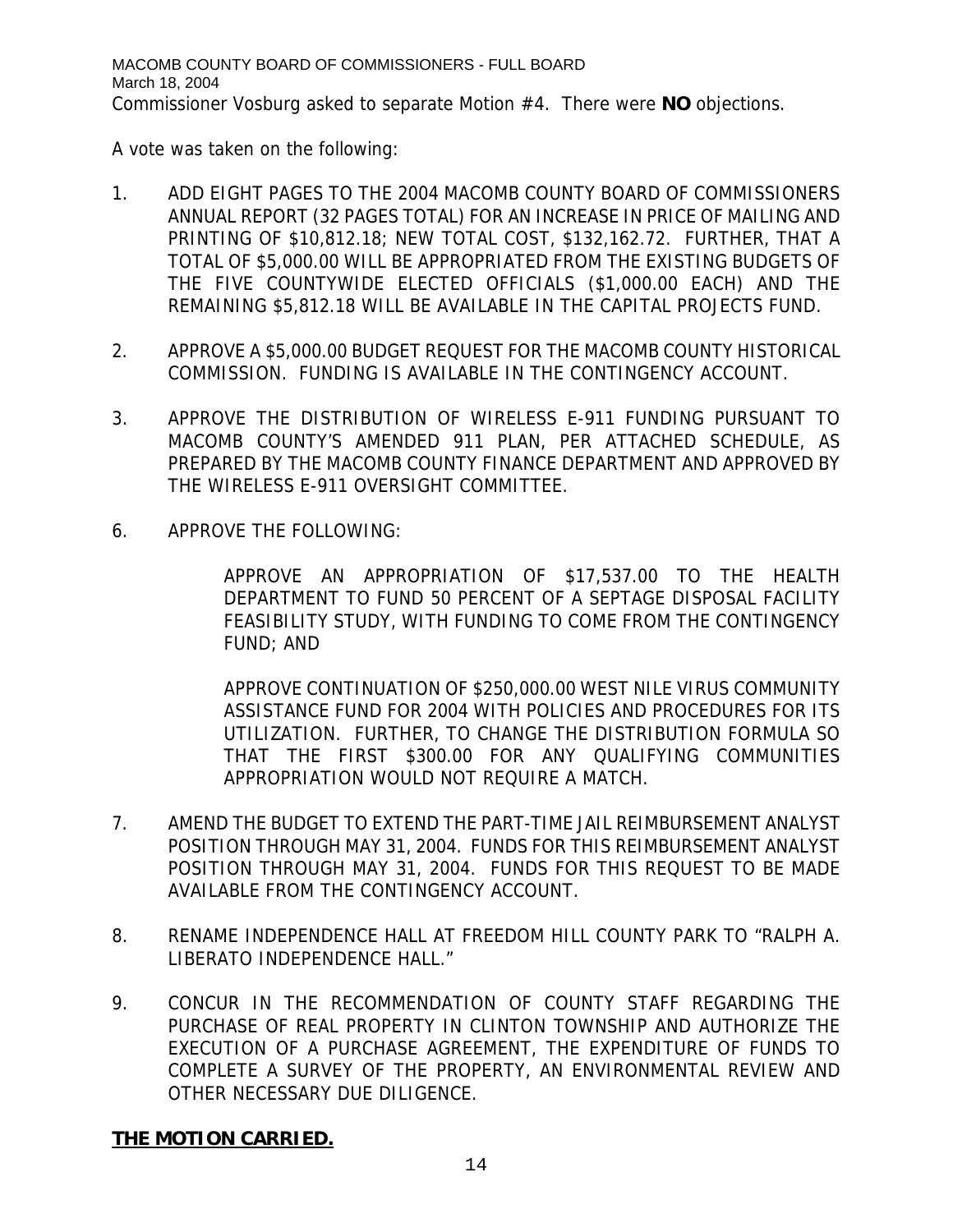#### **SEPARATED MOTION**

#### 5. APPROVE THE FOLLOWING:

**ACQUIRE PC REPLACEMENT FOR THE DEPARTMENTS OF BOARD OF COMMISSIONERS**, 42 DISTRICT COURT ROMEO, COUNTY CLERKS OFFICE, REGISTER OF DEEDS, JUVENILE COURT, PROBATE COURT, CIRCUIT COURT, PLANNING AND ECONOMIC DEVELOPMENT, HUMAN RESOURCES, SHERIFF'S DEPARTMENT, FACILITIES AND OPERATIONS, PURCHASING, REIMBURSEMENT, SENIORS DEPARTMENT, MARTHA T. BERRY, TREASURER DEPARTMENT, PROSECUTING ATTORNEY AND PUBLIC WORKS AS PART OF THE PC REPLACEMENT/UPGRADE PROGRAM, AS DETAILED IN CORRESPONDENCE FROM MIS DIRECTOR, APPROPRIATION OF FOURTH YEAR FUNDS IN THE AMOUNT OF \$300,000.00 IS AVAILABLE IN THE CAPITAL PROJECTS FUND;

IMPLEMENT TECHNOLOGY IMPROVEMENTS IN THE COUNTY PUBLIC WORKS SOIL EROSION DIVISION BY (a) AWARDING BID 6-03 TO ACCELA FOR THEIR PERMITTING SYSTEM AT A COST OF \$144,365.00; (b) PURCHASING: SEVEN (7) RUGGED TABLETS WITH MOUNTING HARDWARE AND FOUR (4) MOBILE PRINTERS AT A COST OF \$43,607.00; (c) PURCHASING: SIX (6) STANDARD DESKTOP PCs WITH STANDARD OFFICE AND GROUPWISE SOFTWARE, ONE (1) STANDARD LAPTOP WITH STANDARD OFFICE SOFTWARE, ONE (1) NETWORK PRINTER, ONE (1) SCANNER, ONE (1) PROJECTOR AND ONE (1) CD-RW DRIVE AT A COST OF \$19,863.00; (d) PURCHASING: ONE (1) BACKUP REPLICATION SERVER WITH STANDARD BACKUP SOFTWARE AND THREE (3) LICENSES FOR GIS SYSTEM INTERFACE SOFTWARE AT A COST OF \$18,815.00; FOR A TOTAL PROJECT COST OF \$226,650.00. FUNDING IN THE AMOUNT OF \$82,285.00 IS AVAILABLE IN THE MIS CAPITAL FUND. FUNDING APPROPRIATION OF THE REMAINING \$144,365.00 TO AWARD BID 6-03 IS AVAILABLE IN THE CAPITAL PROJECTS FUND;

RECOMMEND FUNDING IN THE AMOUNT OF \$141,300.00 TO COMPLETE THE JJOLT REIMBURSEMENT MODIFICATION. FUNDING IS AVAILABLE IN THE CAPITAL PROJECTS FUND; AND

AWARD RFP 12-04 CISCO DATA NETWORK ELECTRONICS TO THE LOWEST QUALIFIED BIDDER, SBC, IN THE AMOUNT OF \$908,458.90 AND A TOTAL PROJECT COST OF \$953,881.85. FURTHER, TO INSERT THE CLAUSE THAT THE COUNTY HAVE THE LOWEST PREFERRED CUSTOMER, LOWEST BID CLAUSE PUT INTO THIS BID. FUNDING IS AVAILABLE IN THE CAPITAL PROJECTS FUND.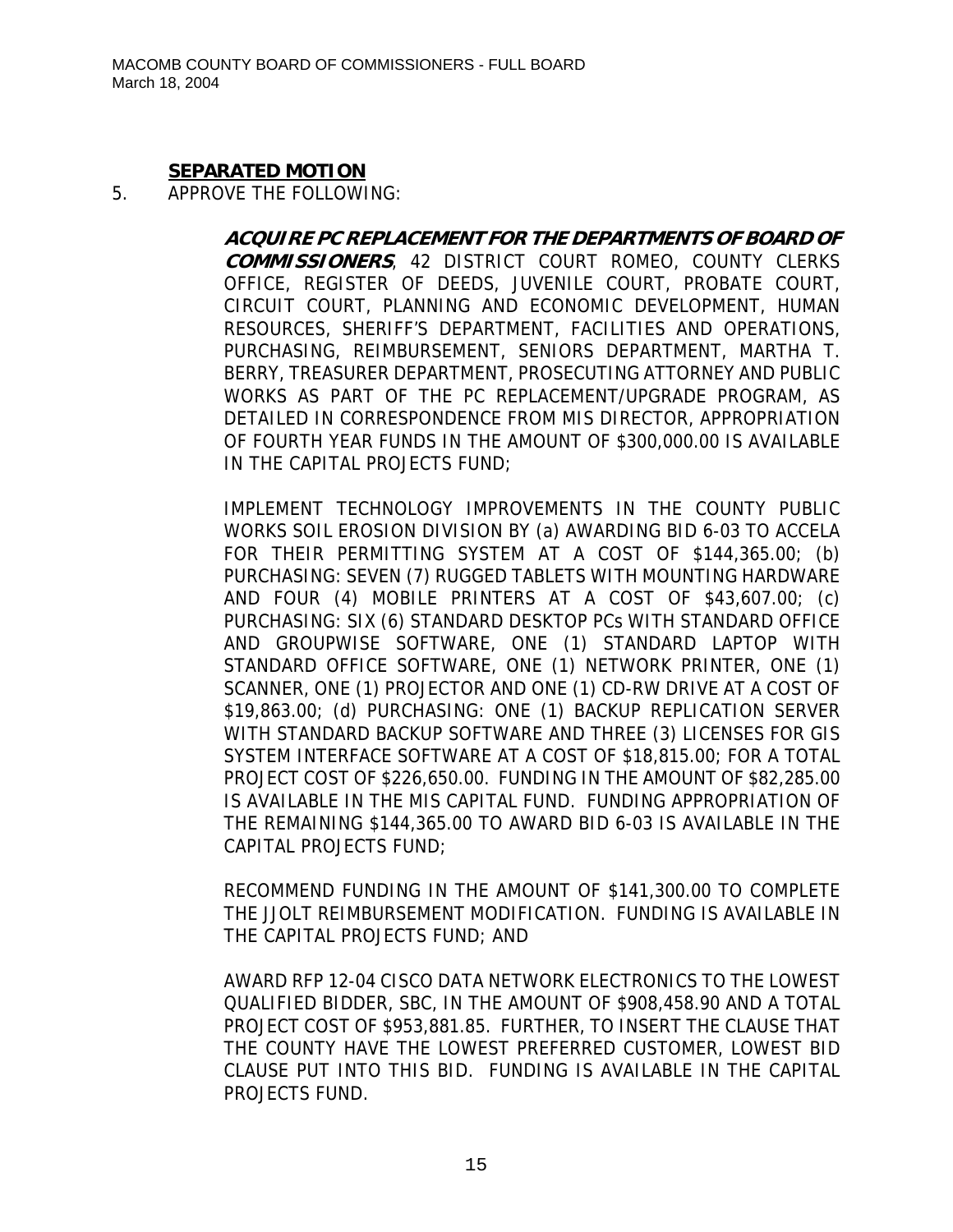A **SUBSTITUTE MOTION** WAS MADE BY COMMISSIONER DOHERTY, TO CHANGE THE COUNT OF BOARD OF COMMISSIONERS REPLACEMENT PC'S TO 4 INSTEAD OF 9 AND REFER 5 PC'S TO A FUTURE L.A.S. COMMITTEE AGENDA TO BE DETERMINED BY THE L.A.S. CHAIR AT THE RECOMMENDATION REQUEST OF THE M.I.S. DIRECTOR, SUPPORTED BY COMMISSIONER FLYNN.

#### **FRIENDLY AMENDMENT**

COMMISSIONER LUND SUGGESTED THE NUMBER OF REPLACEMENT PC'S BE 4 INSTEAD OF 5. COMMISSIONER DOHERTY **ACCEPTED THE FRIENDLY AMENDMENT.**

A vote was taken and the **SUBSTITUTE MOTION CARRIED**.

**THE MOTION CARRIED**, WITH THE CHANGES MADE TO THE NUMBER OF REPLACEMENT PC'S FOR BOARD OF COMMISSIONERS.

#### **SEPARATED MOTION**

4. APPROVE THE FOLLOWING:

AUTHORIZE THE CIRCUIT COURT TO FILE A GRANT APPLICATION FOR BYRNE MEMORIAL AND STATE OF MICHIGAN DRUG COURT GRANT FUNDS, TO AUTHORIZE MATCHING FUNDS OF \$130,000.00 DURING THE BYRNE GRANT YEAR OF OCTOBER 1, 2004 THROUGH SEPTEMBER 30, 2005 AND \$10,000.00 FOR THE STATE GRANT YEAR OF JANUARY 1 THROUGH DECEMBER 31, 2005. FUNDING IS AVAILABLE IN THE 2004 BUDGET;

AUTHORIZE MACOMB COUNTY COMMUNITY CORRECTIONS TO APPLY FOR CONTINUATION BYRNE MEMORIAL GRANT FUNDING FOR FY 2005, WITH 60% COUNTY MATCH FUNDS, TO MAINTAIN THE SUBSTANCE ABUSE TREATMENT AND URINALYSIS PROGRAM FOR DUALLY DIAGNOSED OFFENDERS. THIS GRANT, IN ITS FORTH YEAR, REQUIRES A 60% COUNTY MATCH, OR \$155,146.00. THE TOTAL GRANT REQUEST, INCLUDING MATCH FUNDS AND FEDERAL FUNDS, IS \$258,577.00. THIS IS THE ONLY COMMUNITY CORRECTIONS GRANT THAT REQUIRES MATCH FUNDS. FUNDING IS AVAILABLE IN THE 2004 BUDGET; AND

AUTHORIZE THE BOARD CHAIR TO ENTER INTO A COMMUNICATIONS SYSTEM AGREEMENT WITH MOTOROLA FOR THE CONSTRUCTION OF AN 800 MHz RADIO COMMUNICATION SYSTEM FOR MACOMB CUONTY IN THE AMOUNT OF \$13,265,331.00.

A **MOTION TO AMEND** WAS MADE BY COMMISSIONER VOSBURG, SUPPORTED BY COMMISSIONER BRANDENBURG, TO ADD THE FOLLOWING LANGUAGE TO PARAGRAPH THREE OF THE MOTION: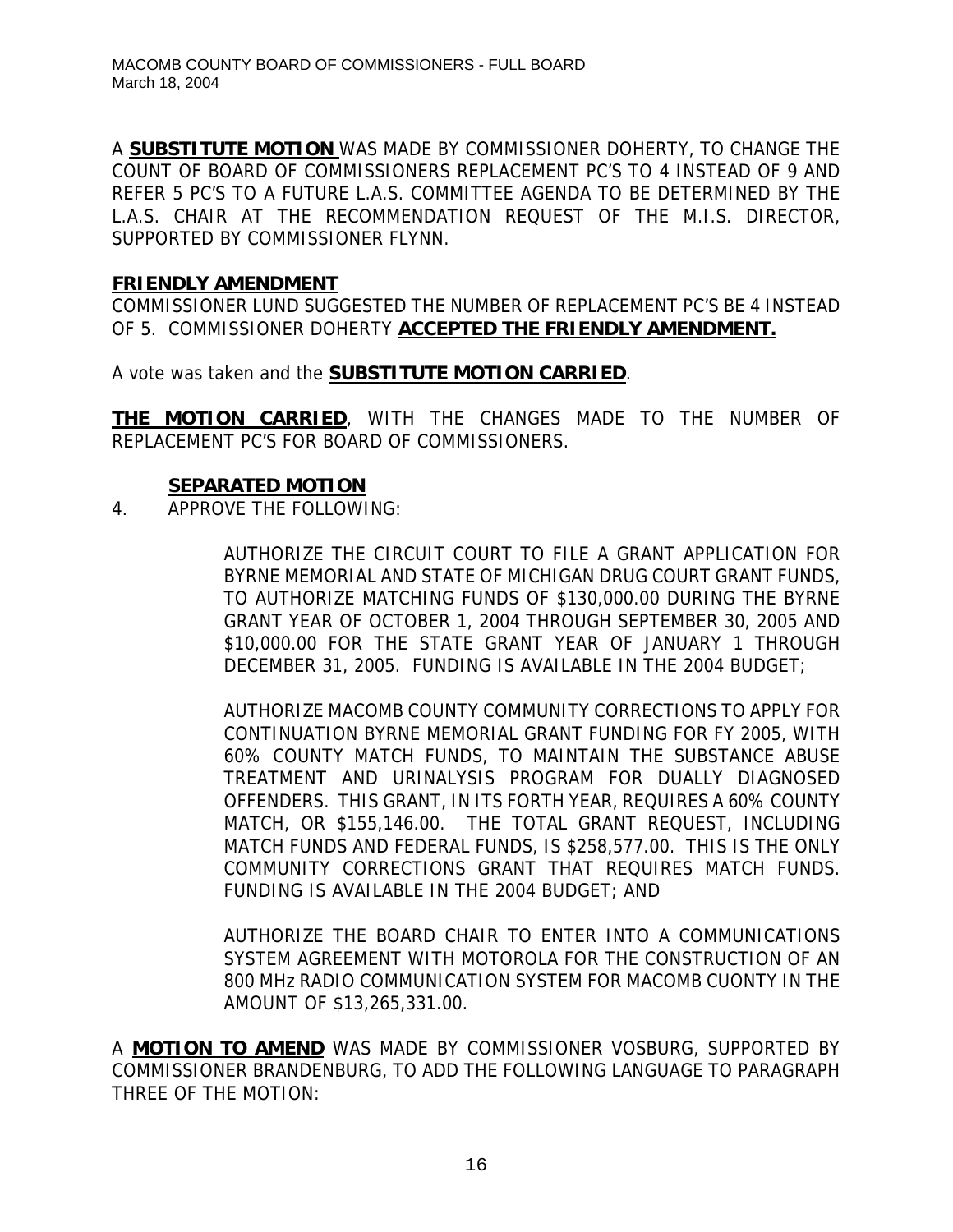AUTHORIZE THE BOARD CHAIR TO ENTER INTO A COMMUNICATIONS SYSTEM AGREEMENT WITH MOTOROLA FOR THE CONSTRUCTION OF AN 800 MHz RADIO COMMUNICATION SYSTEM FOR MACOMB COUNTY IN THE AMOUNT OF \$13,265,331.00 **CONTINGENT UPON SATISFACTORY AGREEMENT WITH THE STATE POLICE THAT THE \$200.00 MAINTENANCE FEE PER RADIO BE WAIVED AND CONTINGENT UPON SATISFACTORY AGREEMENT WITH THE STATE POLICE THAT THE 800 MHz SYSTEM SOFTWARE IS COMPATIBLE WITH THE COMMUNICATION INFRASTRUCTURE THAT MACOMB COUNTY PROPSES TO CONSTRUCT.** 

A Discussion ensued and questions were put forth to Lou Mioduszewski, Director of Emergency Management.

# **THE MOTION TO AMENDED CARRIED.**

# **THE MOTION AS AMENDED CARRIED.**

# **FINANCE COMMITTEE – March 17, 2004**

The Clerk read the recommendations from the Finance Committee and a **MOTION** was made by Chairperson Revoir, supported by Vice-Chairperson Slinde, to adopt the committee

recommendations.

- 1. APPROVE THE MONTHLY BILLS (WITH CORRECTIONS, DELETIONS AND/OR ADDENDA) AND AUTHORIZE PAYMENT; FURTHER, TO APPROVE THE PAYROLL IN THE TOTAL AMOUNT OF \$9,139,448.12, WITH NECESSARY MODIFICATIONS TO THE APPROPRIATIONS.
- 2. CONCUR IN THE RECOMMENDATION OF THE DIRECTORS OF RISK MANAGEMENT, PERSONNEL SERVICES, ASSISTANT DIRECTOR OF FINANCE AND PURCHASING MANAGER TO RENEW THE COUNTY'S WORKERS' COMPENSATION THIRD PARTY ADMINISTRATOR SERVICE AGREEMENT WITH THE ACCIDENT FUND COMPANY FOR THREE YEARS BEGINNING JULY 1, 2004.

# **THE MOTION CARRIED.**

# **RESOLUTIONS/TRIBUTES**

A **MOTION** was made by Commissioner Rengert, supported by Commissioner Mijac, to adopt the Resolutions and Tributes in their entirety.

Commissioner Sauger asked to separate Resolution No. 04-10. There were **NO** objections.

Res. No. 04-09 Commending Bob Selwa for 40 Years of Accomplishments in Journalism (offered by Rengert; recommended by Operational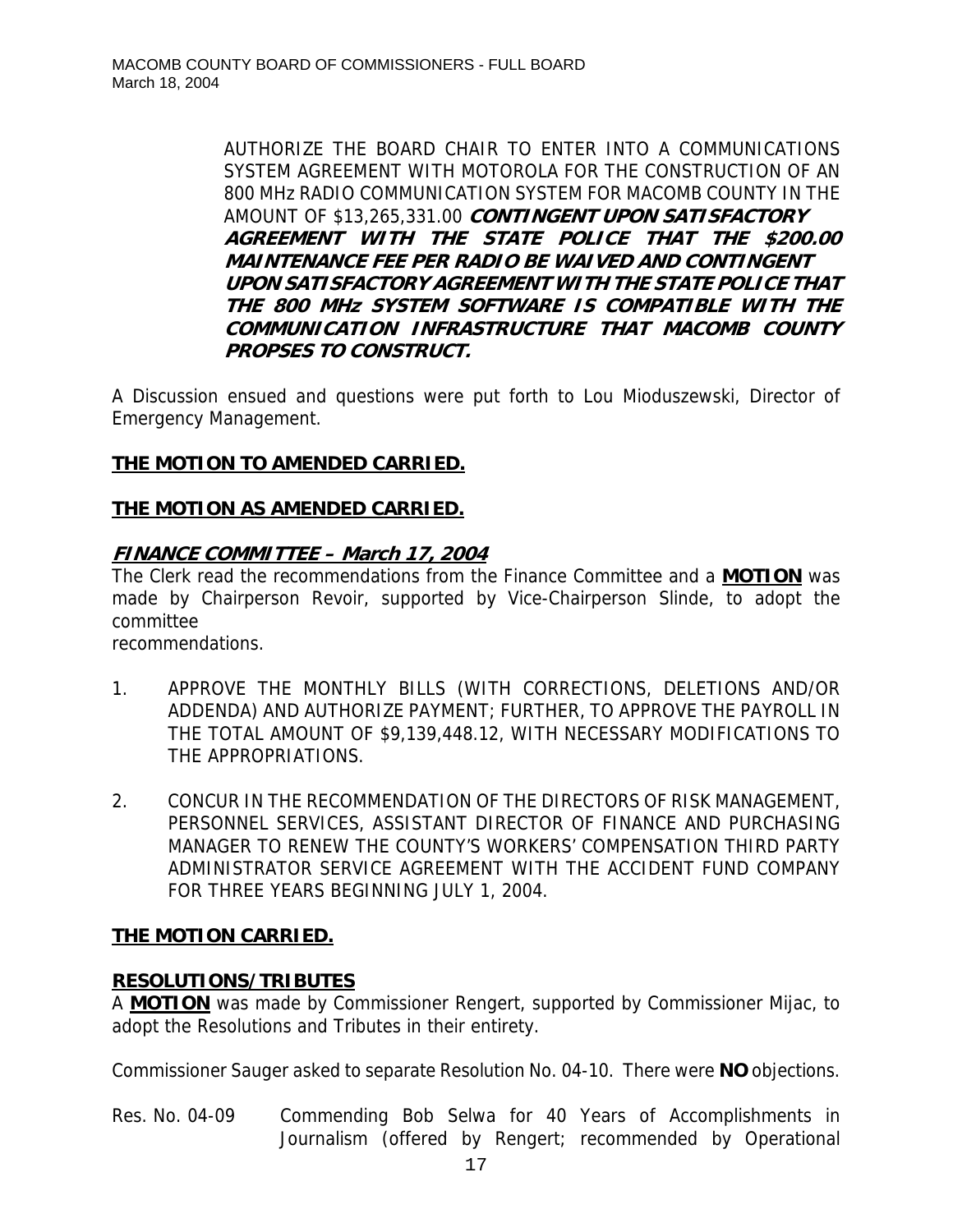| MACOMB COUNTY BOARD OF COMMISSIONERS - FULL BOARD<br>March 18, 2004 |                                                                                                                                                                                 |  |
|---------------------------------------------------------------------|---------------------------------------------------------------------------------------------------------------------------------------------------------------------------------|--|
|                                                                     | Services Committee on 3/9/04)                                                                                                                                                   |  |
|                                                                     |                                                                                                                                                                                 |  |
| Res. No. 04-13                                                      | Declaring May 9-15, 2004 as Women's Health Week in Macomb<br>County (recommended by Health Services committee on 3/11/04)                                                       |  |
| Res. No. 04-11                                                      | Declaring April 5-11, 2004 as Public Health Week in Macomb County<br>(recommended by Health Services Committee on 3/11/04)                                                      |  |
| Res. No. 04-17                                                      | Commending St. Joseph Hospital for Womens Healthcare Donations<br>to Macomb County (offered by Brandenburg; recommended by Health<br>Services Committee on 3/11/04)             |  |
| Res. No. 04-18                                                      | Commending Chippewa Valley High School for Receiving the Blue<br>Ribbon Award (offered by Perna; recommended by Budget Committee<br>on 3/16/04)                                 |  |
| Res. No. 04-19                                                      | Commending Emily Asni, Woman of the Year (offered by Perna;<br>recommended by Budget Committee on 3/16/04)                                                                      |  |
| Res. No. 04-20                                                      | Designating Public Fund Depositories (recommended by Finance<br>Committee on 3/17/04)                                                                                           |  |
| Res. No. 04-12                                                      | Honoring Myrtle Virginia Sypitkowski on the Occasion of her 90 <sup>th</sup><br>Birthday (offered by Slinde; recommended by Finance Committee on<br>3/17/04)                    |  |
| Res. No. 04-16                                                      | Tribute and Commendation to the Late County Commissioner Ralph A.<br>Liberato for Outstanding Public Service (offered by Perna;<br>recommended by Finance Committee on 3/17/04) |  |
| Res. No. 04-21                                                      | Commending the Fitzgerald High School Youth in Government Team<br>(offered by Kolakowski; recommended by Finance Committee on<br>3/17/04                                        |  |
| Res. No. 04-22                                                      | Commending Lutheran High North's Wrestling Team (offered by<br>Brandenburg; include Rengert; recommended by Finance Committee<br>on 3/17/04)                                    |  |
| Res. No. 04-23                                                      | Resolution setting the Meeting Date to fill the Vacancy in County<br>Commissioner, District #1 (offered by Chair White 3/18/04)                                                 |  |
| <u>THE MOTION CARRIED.</u>                                          |                                                                                                                                                                                 |  |
|                                                                     |                                                                                                                                                                                 |  |

# **SEPARATED RESOLUTION**<br>Res. No. 04-14 Approve Amendr

Res. No. 04-14 Approve Amendments to County of Macomb Michigan Transportation Fund Bond Resolution Authorizing Issuance of \$10,000,000 in Bonds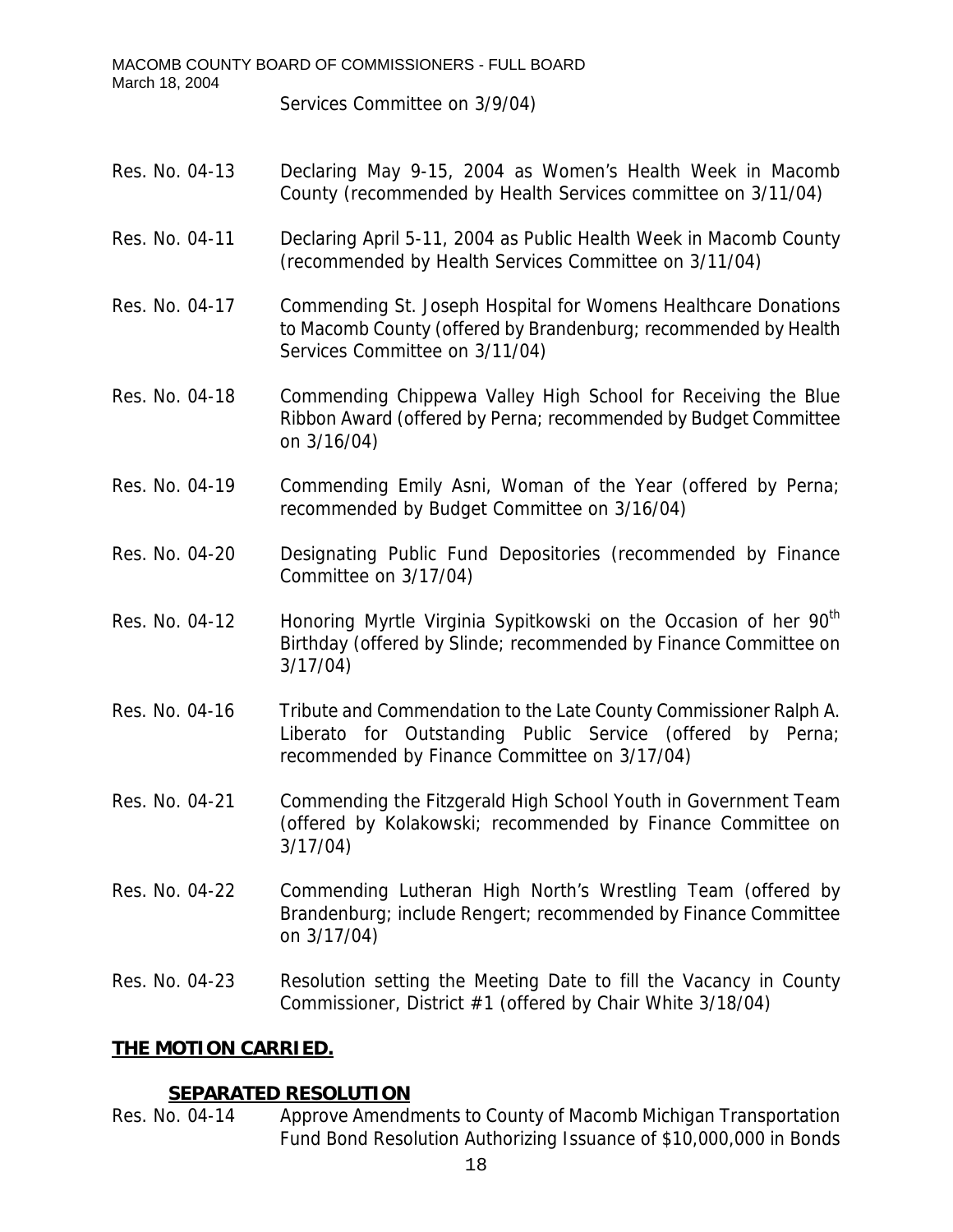to Complete the County Bridge Renovation and Replacement Program (recommended by Operational Services Committee on 3/9/04)

#### **ROLL CALL**

|                    | <b>YES</b>    | ΝO |
|--------------------|---------------|----|
| <b>BRANDENBURG</b> | Χ             |    |
| <b>BROWN</b>       | Χ             |    |
| <b>DESAELE</b>     | Χ             |    |
| <b>DI MARIA</b>    | Χ             |    |
| <b>DOHERTY</b>     | Χ             |    |
| <b>FLYNN</b>       | X             |    |
| <b>FRASCHETTI</b>  | Χ             |    |
| <b>HAGGERTY</b>    | χ             |    |
| HILL               | X             |    |
| <b>KENNARD</b>     | X             |    |
| <b>KOLAKOWSKI</b>  | X             |    |
| KRAMER             | <b>ABSENT</b> |    |
| LUND               | X             |    |
| <b>MIJAC</b>       | Χ             |    |
| <b>PERNA</b>       | X             |    |
| <b>RENGERT</b>     | Χ             |    |
| <b>REVOIR</b>      | X             |    |
| <b>ROCCA</b>       | Χ             |    |
| <b>SAUGER</b>      | X             |    |
| <b>SESSA</b>       | X             |    |
| <b>SLINDE</b>      | χ             |    |
| <b>SZCZEPANSKI</b> | Χ             |    |
| <b>VOSBURG</b>     | χ             |    |
| <b>WALSH</b>       | Χ             |    |
| <b>WHITE</b>       | χ             |    |
| <b>TOTAL</b>       | 24            | 0  |

## **THE RESOLUTION PASSED UNANIMOUSLY.**

## **SEPARATED RESOLUTION**

Res. No. 04-15 Resolution of Intent to Bond for the Proposed 42<sup>nd</sup> District Court and Public Works Buildings (recommended by Operational Services Committee on 3/9/04)

# **ROLL CALL**

|                    | <b>YES NO</b> |  |
|--------------------|---------------|--|
| <b>BRANDENBURG</b> | x             |  |
| <b>BROWN</b>       | χ             |  |
| <b>DESAELE</b>     | x             |  |
| DI MARIA           | Χ             |  |
| <b>DOHERTY</b>     | x             |  |
| <b>FLYNN</b>       | χ             |  |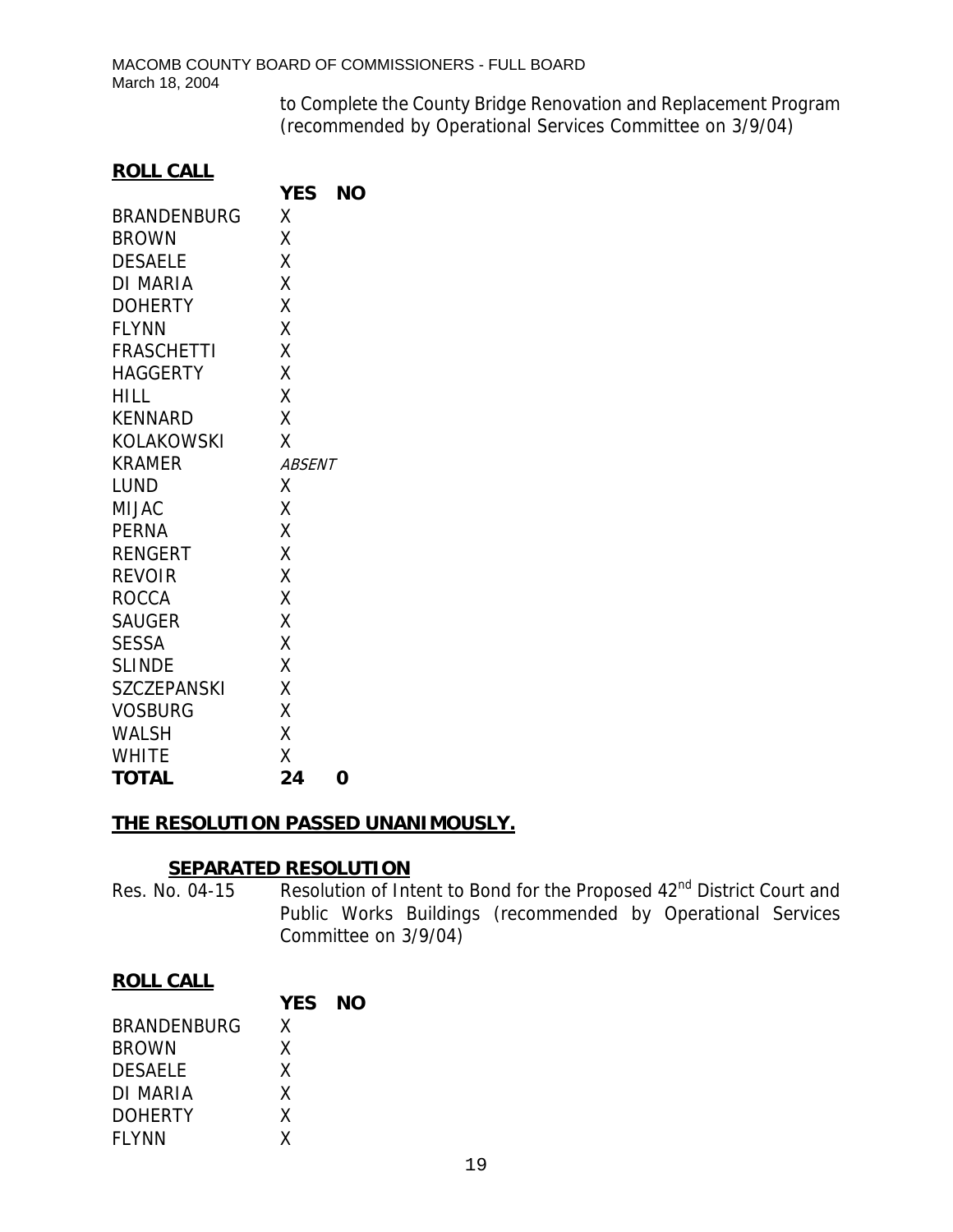| March 18, 2004     | MACOMB COUNTY BOARD OF COMMISSIONERS - FULL BOARD |
|--------------------|---------------------------------------------------|
| <b>FRASCHETTI</b>  | X                                                 |
| <b>HAGGERTY</b>    | Χ                                                 |
|                    |                                                   |
| <b>HILL</b>        | X                                                 |
| <b>KENNARD</b>     | X                                                 |
| <b>KOLAKOWSKI</b>  | X                                                 |
| <b>KRAMER</b>      | ABSENT                                            |
| <b>LUND</b>        | X                                                 |
| <b>MIJAC</b>       | X                                                 |
| <b>PERNA</b>       | X                                                 |
| <b>RENGERT</b>     | X                                                 |
| <b>REVOIR</b>      | X                                                 |
| <b>ROCCA</b>       | X                                                 |
| <b>SAUGER</b>      | X                                                 |
| <b>SESSA</b>       | X                                                 |
| <b>SLINDE</b>      | X                                                 |
| <b>SZCZEPANSKI</b> | X                                                 |
| <b>VOSBURG</b>     | X                                                 |
| <b>WALSH</b>       | X                                                 |
| <b>WHITE</b>       | X                                                 |
| <b>TOTAL</b>       | 24<br>O                                           |

#### **THE RESOLUTION PASSED UNANIMOUSLY.**

#### **SEPARATED RESOLUTION**

Res. No. 04-10 Honoring Anna Katherine Kapoka Sauger on the Occasion of her 100<sup>th</sup> Birthday (offered by Sauger; recommended by Finance Committee on 3/17/04)

Commissioner Sauger read this Resolution Honoring his mother on her 100<sup>th</sup> Birthday into the record. **THE MOTION CARRIED.**

#### **REQUEST TO PURCHASE PRIOR SERVICE TIME**

A **MOTION** was made by Commissioner Slinde, supported by Commissioner Revoir, to approve purchase of prior service time of Joseph Gurdziel, and the **MOTION CARRIED.** 

#### **APPOINTMENTS**

#### a) **COMMUNITY MENTAL HEALTH BOARD**

A **MOTION** was made by Commissioner Sessa, supported by Commissioner Slinde, to appoint the following to the Community Mental Health Board:

| Louis J. Burdi   | Term: April 1, 2004 expiring March 31, 2007 |
|------------------|---------------------------------------------|
| Susan Doherty    | Term: April 1, 2004 expiring March 31, 2007 |
| Michael Heafield | Term: April 1, 2004 expiring March 31, 2007 |
| Rose Mrosewski   | Term: April 1, 2004 expiring March 31, 2007 |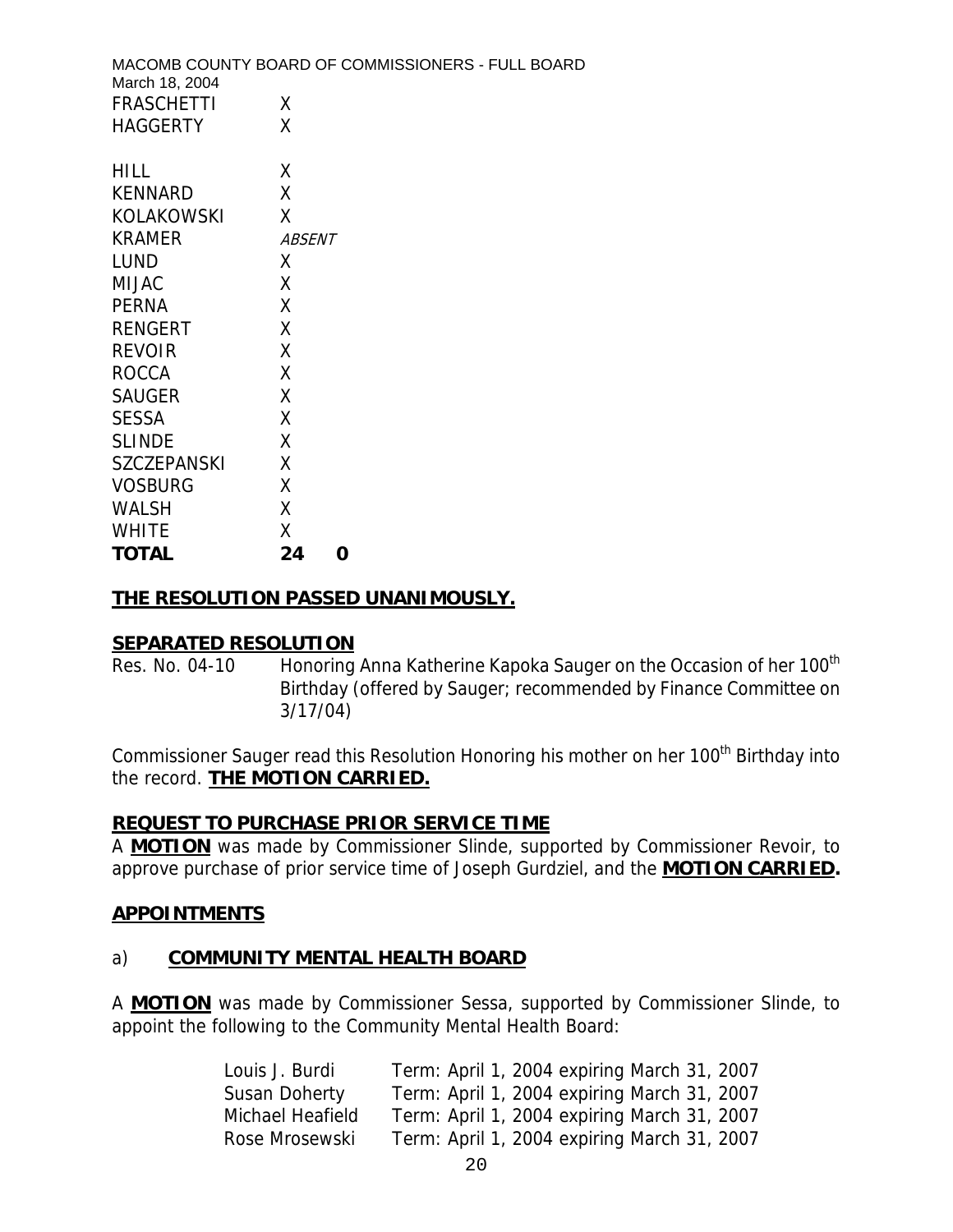## **THE MOTION CARRIED.**

## b) **CRIMINAL JUSTICE BUILDING AUTHORITY**

A **MOTION** was made by Commissioner Sessa, support by Commissioner Slinde, to appoint the following to the Criminal Justice Building Authority:

| John J. Gaber          | Term: January 1, 2004 expiring December 31, 2006 |
|------------------------|--------------------------------------------------|
| Lester Gilbert         | Term: January 1, 2004 expiring December 31, 2006 |
| <b>Timothy Rinaldi</b> | Term: January 1, 2004 expiring December 31, 2006 |

#### **THE MOTION CARRIED.**

#### **NEW BUSINESS**

Commissioner Brown inquired as to when the Mayor of Detroit was coming to Macomb County. Also inquired the status of the Community Relations position.

Chair White indicated the Mayor will be coming next Full Board-Thursday, April 29, 2004.

Ted Cwiek stated the Community Relations position has not been posted as of this date.

Commissioner Szczepanski asked the public speakers to show more respect when addressing the board.

Commissioner Lund will be making a donation to the World War II Veterans' Memorial in Washington D.C. in Memory of Commissioner Lliberato.

Commissioner Sauger expressed his sorrow on Commissioner Liberato's passing. He also thanked the Warren Police Department and the Macomb County Sheriff's Office and the fine job escorting during the funeral.

Commissioner Doherty expressed sincerest apologies to the Halliburton family in Chesterfield Township for the heinous crime that was done to them and stated it is not the sediments of the majority of the residents of this county.

Commissioner DeSaele asked for a report from The Eight Mile Boulevard Association to explain what they have done with the money that was given to clean up that area. She indicated that is does not look any better and would like an accounting of what they spent the money on.

Commissioner DiMaria spoke regarding the concept of a county executive and his plan on obtaining thoughts on the issue from his constituents.

Commissioner Walsh concurs with Commissioner DiMaria with regard to a county executive. He is totally against a county executive. It is another layer of government and another expense.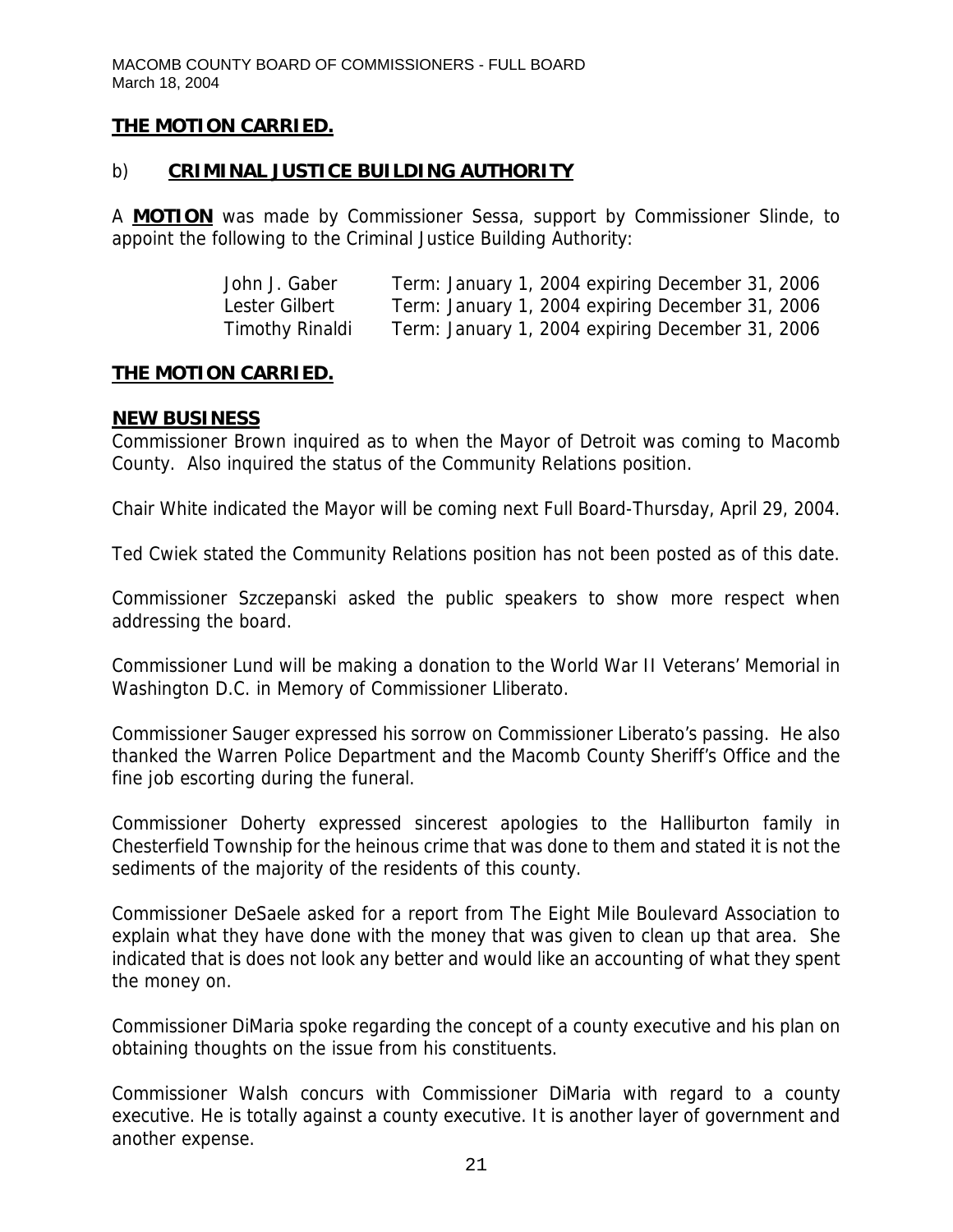# **PUBLIC PARTICIPATION**

#### **Lou Burdi, 4901 N. Grand Oaks Drive, Warren**

Thanked the board for reappointing him to the Community Mental Health Board. Announced he was in Lansing today on mental health business on behalf of the county and was elected Vice-chairperson of the Member Services Committee of the State Board Association on Community Mental Health Board.

#### **Gregory Murray, 62 Rathbone, Mt. Clemens**

Thanked the board for the creation of the Ombudsman position. Also reported on the Diversity Job fair at the Clinton Township Library on February 28, 2004 indicating Macomb County should be proud of the representation there on behalf of the county.

#### **James Goldwater,19346 Brandt, Roseville**

#### **Name Not Clear, 1911 Indiana, Roseville**

Spoke again on the Roseville Public School System and past activity.

#### **Louise Bertolini, Friend of the Court Employee**

Expressed the great loss the employees feel on the passing of Commissioner Liberato and that he will be deeply missed.

#### **REMINDER FROM CHAIR WHITE**

TUESDAY, APRIL 6, 2004 AT 9:00 a.m. FULL BOARD MEETING-SPECIAL AGENDA FOR THE PURPOSE OF APPOINTING A COUNTY COMMISSIONER FOR DISTRICT #1 AND PARKS AND RECREATION COMMISSION VACANCY.

#### **ROLL CALL ATTENDANCE**

| Vacant                | District 1  |
|-----------------------|-------------|
| Marvin Sauger         | District 2  |
| Phillip A. DiMaria    | District 3  |
| Mike Walsh            | District 4  |
| Susan L. Doherty      | District 5  |
| Joan Flynn            | District 6  |
| Sue Rocca             | District 7  |
| Diana J. Kolakowski   | District 8  |
| Robert Mijac          | District 9  |
| <b>Philis DeSaele</b> | District 10 |
| Ed Szczepanski        | District 11 |
| Peter J. Lund         | District 12 |
| Don Brown             | District 13 |
| Keith Rengert         | District 15 |
| William J. Revoir     | District 16 |
| Bobby L. Hill         | District 17 |
| Michael C. Sessa      | District 18 |